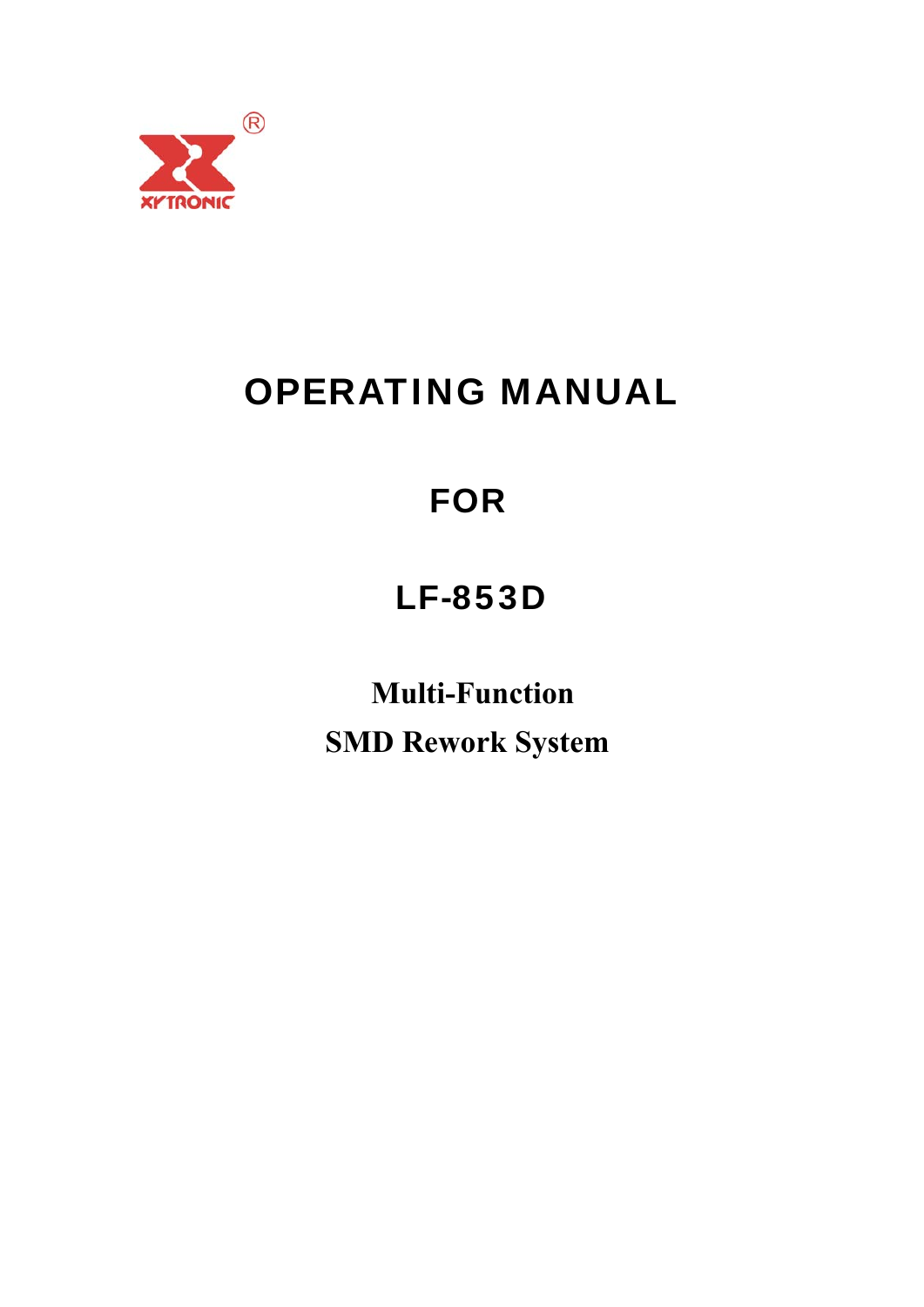# *INTRODUCTION*

Thank you for choosing XYTRONIC LF-853D Multi-Function S.M.D. Rework Station. This unit is the best tool for repairing work, combination with XYTRONIC LF-852D and LF-8800 which is specially designed for lead free soldering/desoldering, surface mount devices with temperature controlled hot air. The "3 in one" design ,save your working space. Please read the operating manual carefully to maximize the advantages of using your new LF-853D multi-function SMD rework station and keep this manual readily accessible for future reference.



**Warning and Caution are positioned at critical points in the manual to draw the user's attention to significant safety concerns. Be sure to comply with the following warnings and cautions for your safety.** 

This appliance is not intended for use by children or other persons without assistance or supervision if their physical, sensory or mental capabilities prevent them from using it safely. Children should be supervised to ensure that they do not play with appliance. Failure to observe the safety regulation will result in a risk of life and limb. The manufacturer shall not be liable for damage resulting from misuse of the unit or unauthorized alterations.

- 1. **Please unscrew the 4 screws under the bottom enclosure when the unit is used at the first time.** *(See the procedure on page13 )*
- 2. Ensure the voltage rating of the unit and your power supply are identical prior to use.
- 3. Check carefully of any damage during transportation.
- 4. Put the product on a safe and stable working table. Table surface should be consisted of fire and heat resistant material due to the unit can reach very high temperature and potentially dangerous.
- 5. During the operation, the heater is extremely hot, and will cause serious burns if contacted exposed skin. Use gloves and/or any heat resistant tools to pick up the PCB assembly to eliminate the possibility of burns.
- 6. Do not use the product near combustible gases or flammable materials.
- 7. Turn the power switch OFF and allow the heater to cool before checking or replacing heater and other parts, or prior to storing the unit.
- 8. Keep the appliance clean. This may be used with a damp cloth using small amount of liquid detergent. Never submerse the unit in liquid or allow any liquid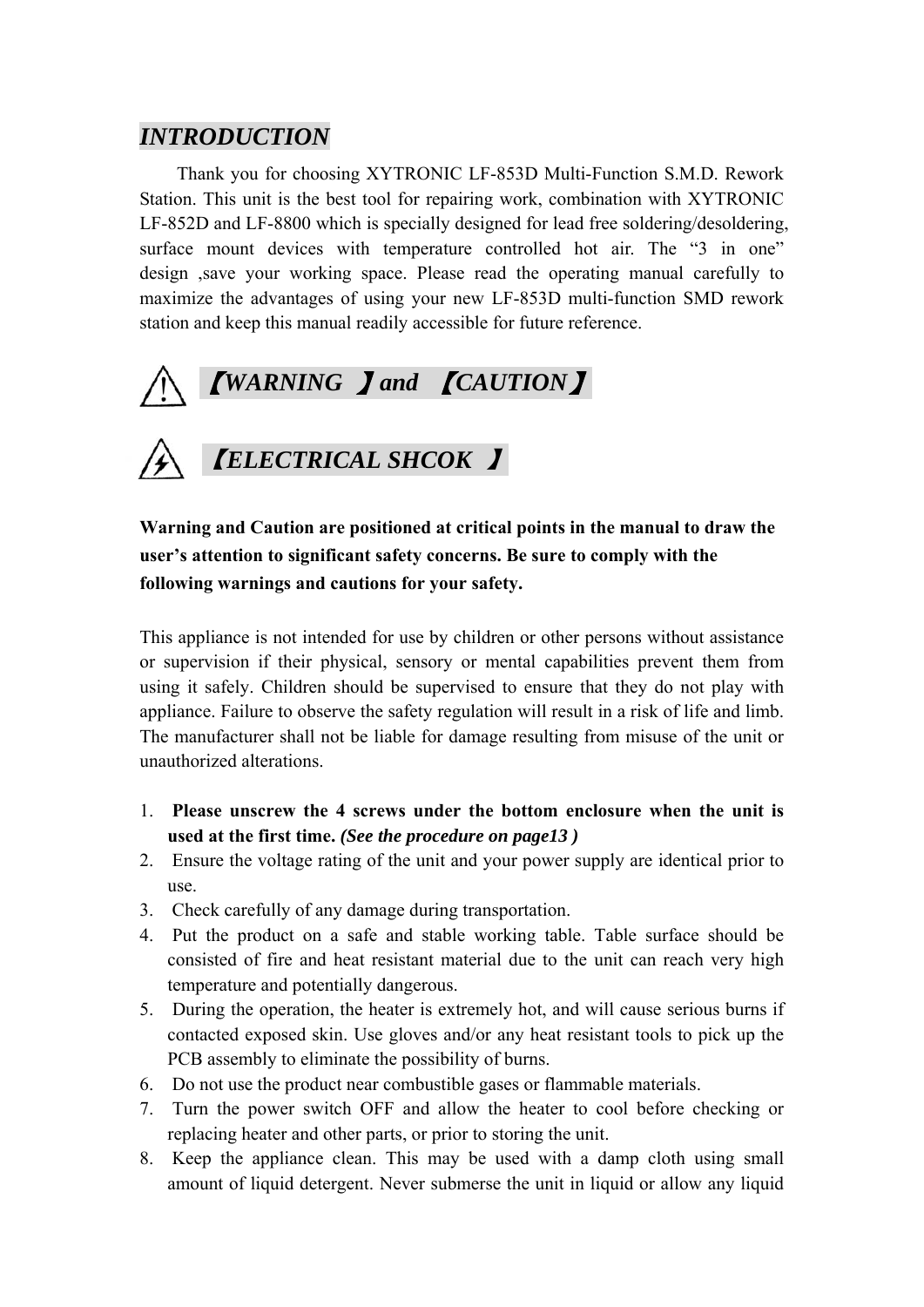to enter the station. Never use any solvent to clean the case.

- 9. This unit is designed for soldering/desoldering, hot air SMD rework and should not be used for any other purpose without first consulting the manufacturer or its authorized agent.
- 10. Keep the unit out of the reach of children. Young children should be supervised to ensure that they do not play with the appliance.

#### **To prevent electrical shock, be sure to take the following precautions:**

- 1. Make sure the unit is grounded. Always connect power to a grounded receptacle.
- 2. Do not pressure the AC power cord. Be sure the work area is well ventilated.
- 3. Do not bump, hit, pour water/liquids or otherwise subject the heating surface to physical shock. This may damage the heater.
- 4. To isolate the equipment from the mains before commencing repairs or making any maintenance to avoid electric shock. This may result in Death or serious injury.
- 5. Do not expose the unit to moisture nor use the unit with wet hands.
- 6. Turn the power switch off and remove the AC power cord by pulling the plug (not the cable) when the unit will remain unused for a longer period of time.
- 7. Do not modify the unit.

# **Warning**

# **Soldering / Desoldering Function Warning**

- $\blacklozenge$  Always place the soldering  $\&$  desoldering irons in its original holder when not being used.
- ◆ Keep the soldering and desoldering tip and heating element away from the body, clothes and flammable material when in operation.
- ◆ The soldering and desoldering tip and the heating element are still remaining hot after being switched off. Ensure that you do not touch the tips and the heating elements.
- ◆ For your health, do not inhale solder fumes.
- ◆ You must not undertake work on live parts. Only the technician is permitted to undertake repairs. Use the original replacement part only.

# **Hot Air Function Warning**

- **To last the life of the heating element, not recommend continuously using at low air flow and high temperature.** Let the heating element be cooler after using a maximum 20 minutes. Ensure that it is placed back on its cooling stand to cool down between rework operations. Also, do not switch the hand tool on while it is in the cooling stand. **Fail to comply with the instructions may result in damage to the hand tool.** 
	- **Do not aim the hot air at your eyes.** Do not allow the hot air from the hand tool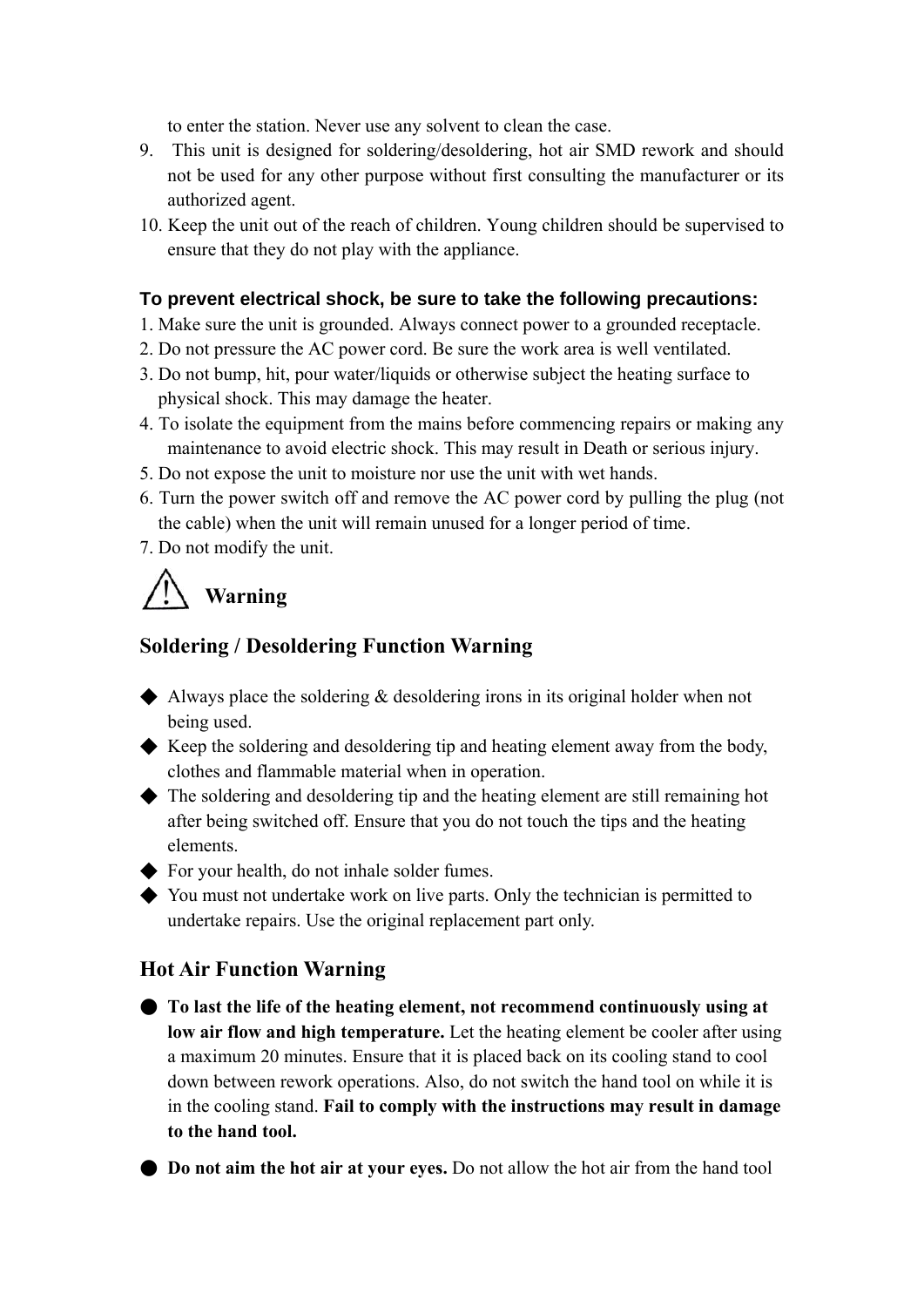to aim the eyes as serious eye damage may occur.

● **The hot air pencil can produce a lot of heat.** Do not allow the heater and the nozzle to contact exposed skin as burning may occur. To eliminate the possibility of burns, allow time for the equipment to cool before commencing maintenance.

● **Death or serious injury may result from electric shock.** It is therefore essential to isolate the equipment from the mains before commencing repairs.

● Keep the hot air away from the body, clothes and flammable material when **in operation.** The nozzle metal is in a high temperature status, do not touch the nozzle! Always replace the hand tool to its original holder when not being use. The nozzle and the heating element are still remaining hot after being switched off. Ensure that you do not touch them.

● **Do not block the air outlet in full area of the nozzle, or it may cause the heat reflection and damage the heating element.** 

● **Do not leave when the machine is on operating:** Stare at the nozzle when the rework station is on operating, so as not to burn your body or other objects. Turn off the machine and unplug the power cord when you are leaving and put the hot air handle to the holder in one side of the machine. The nozzle is still remaining hot after being switch off on some time. Ensure that you do not touch the nozzle.

● **Do not use if damaged:** If the pump doesn't work or the rework station becomes faulty, discontinue using immediately. To comply with safety standards, the pump or other part must only be replaced by authorized technicians as special purpose tools are required. Only the technician is permitted undertake repairs. Use the original replacement part only.

● **Remember unplug in the power cord:** The station must be switched off and the power cord must be unplug-in before replacing the fuse in AC socket in rear side of the machine.

● Do not unplug the power cord; when the power switch is turned off, the cooling system will begin to work automatically, the temperature falls down to  $100^{\circ}C(212)$ ℉) to protect the heater, remember that do not unplug the power cord at this time until the unit stop working.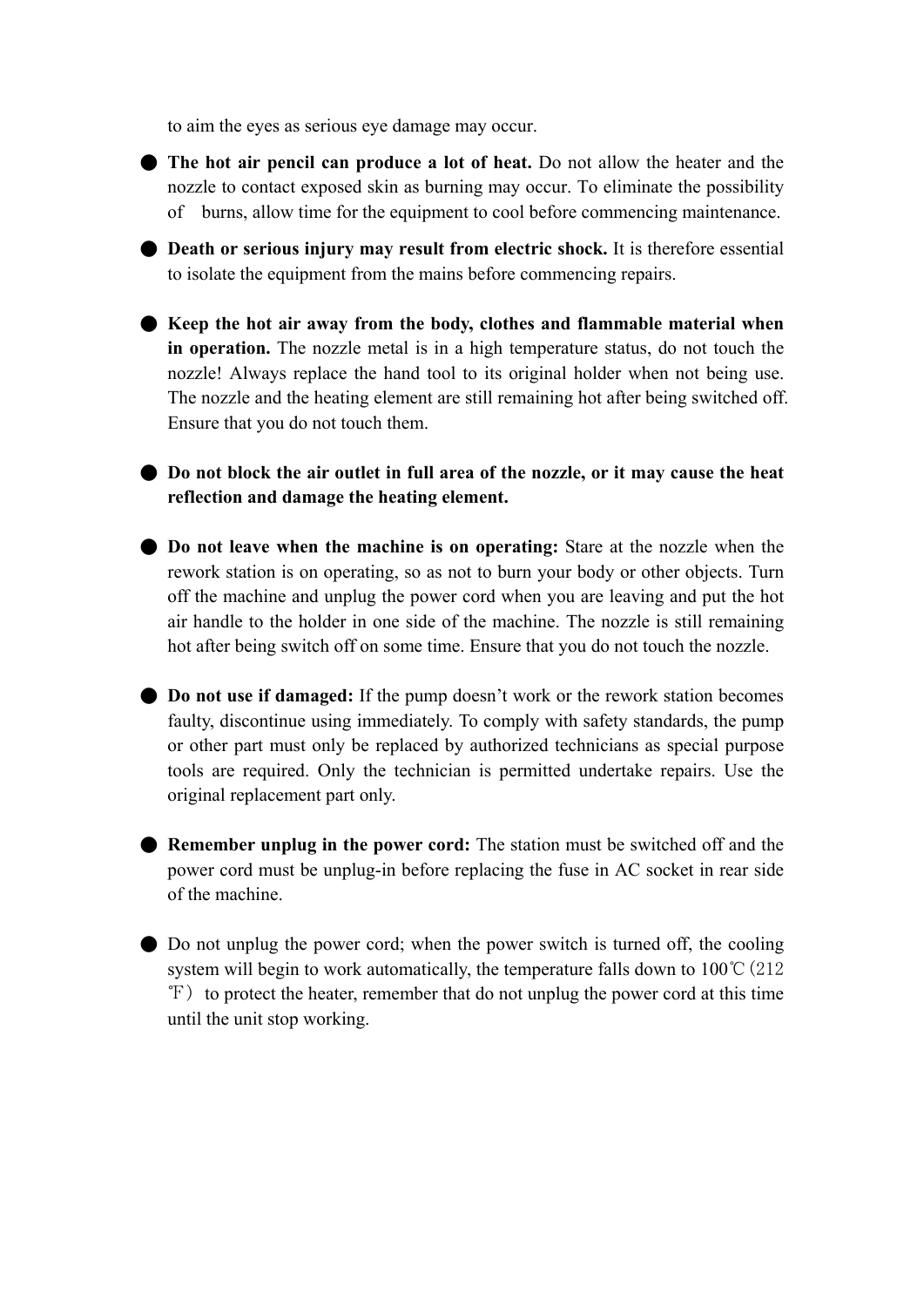# *PRODUCT FEATURES*

- ◆ "3 in one" by design, saving working space, owning three function, can greatly meet the users need.
- ◆ With special intelligent chip microcomputer control design, double LED display operating by pressing keys, make it convenient and comfortable operation.
- ◆ Selection free for Fahrenheit and Centigrade (Celsius) temperature.
- ◆ "Password selection": Temperature or air blow by digital display readout, easy to read. The temperature can be locked by "password" code that is convenient for production line management.

#### **Soldering / Desoldering Function**

- ◆ HEATER/SENSOR FAILED DETECTION: If sensor circuit failed that the display reads "S--E" and cut off the heater power. If heater circuit failed the display will read "H--E" and cut off the heater power.
- ◆ TEMPERATUE "LOCK-OUT" FEATURE: The temperature can be locked by "password" code that is convenient for production line management.
- ◆ ESD SAFE AND SPIKE FREE CIRCUITRY: The "Zero Voltage" electronic switching design also protects voltage and current sensitive components (CMOS devices, etc.) against damaging current and transient voltage spikes commonly produced by less efficient, mechanically switched stations.
- ◆ DELAYED SUCTION: To eliminate the problem of solder clogging up the tip, a delayed switch feature has been incorporated for the unit that allows the pump to continue sucking for 1.5 seconds after the actuator switch is released.
- ◆ LIGHTWEIGHT SOLDERING IRON: Ergonomic mini handle that stays cool and prevents operator fatigue.
- ◆ ENERGY SAVER MODE: If the station has been idle for 20 minutes, the energy saver feature will automatically engage, the temperature goes down to  $150^{\circ}$ C from the set temperature for Soldering and 200℃ from the set temperature for de-soldering Activating the solder/desolder wands will disengage the power saving feature and the unit will immediately ramp up to the preset temperature. When over 40 minutes without operation the main power will be switched off to "sleep mode" which cuts power consumption and extends tip life.

**Please note:** You have to turn off the power switch first and then switch "ON" again to commence work when the unit goes to "Sleep" mode.

◆ IRON WORKING OPTION: When the users don't use the soldering or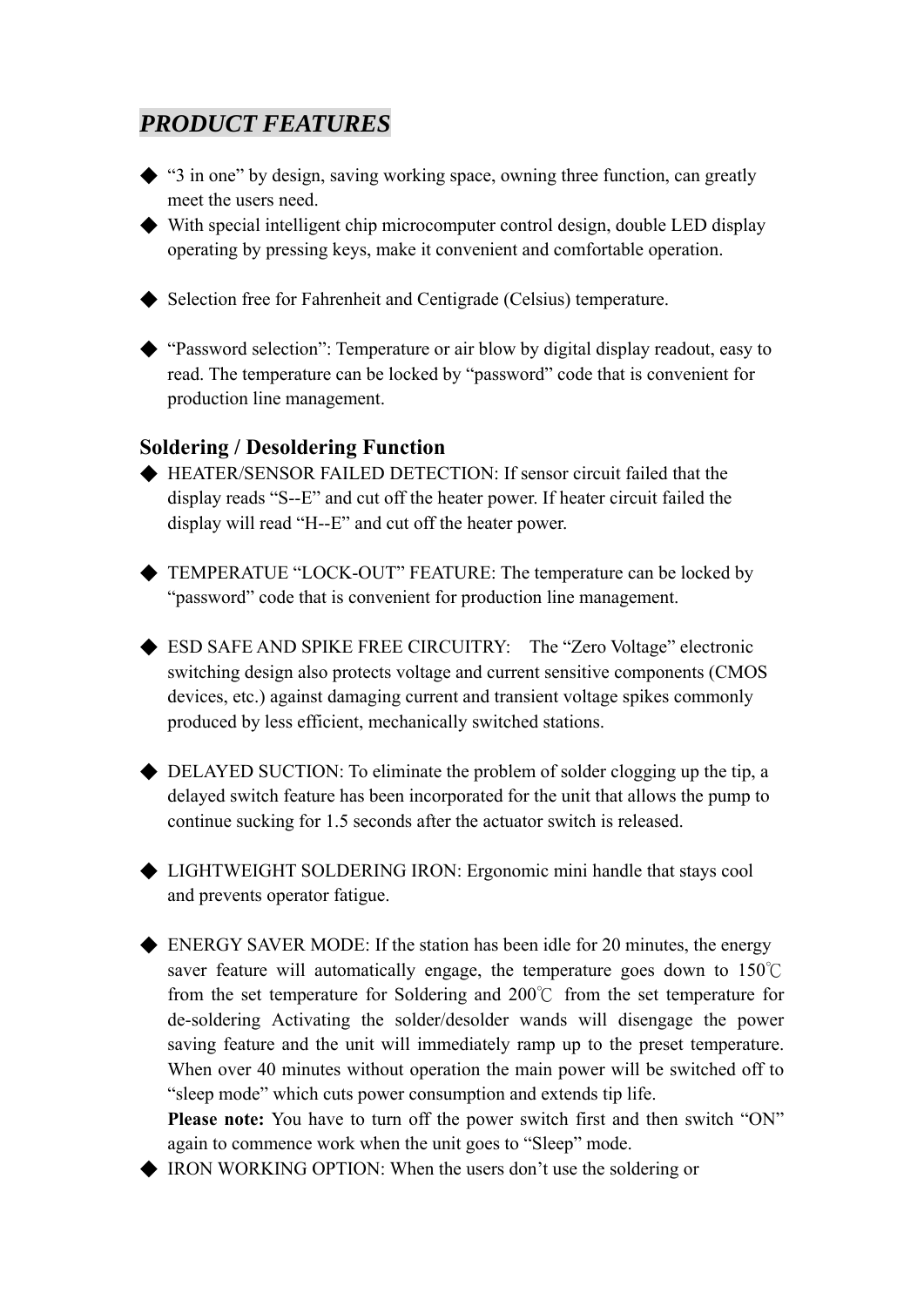desoldering function ,or they also set by pressing keys " $SET + \triangle$ ", at this time, the iron which you set will enter the power off suspend status. It means that the heater power is cut off. If press " $\nabla$ " then the heater power will be on.

◆ OPTIONAL SMD TWEEZERS : The additional feature is specially designed for SMD chips, SOT, Flat pack ICs' etc. reworking. TWZ100 Tweezers can be interchangeable with soldering iron as an option. Be sure before proceeding this operation, the main switch must be "OFF" to avoid any damage to the unit.

## **Hot Air Funciton**

- ◆ With the high power heating element, heat up quickly, the momentary power can reach 600W.
- ◆ Temperature adjustable, suits for removing QFP, SOP, PLCC or SOJ chips etc., especially the built in static free circuit design is safety for the sensitive elements like CMOS ICs.
- ◆ SENSOR /PUMP FAILED DETECTION: If sensor circuit failed that the display read "S--E" and cut off the heater power. If the pump circuit failed that the display read "P-E" and cut off the heater power.
- $\blacklozenge$  Auto-cooling design: When the power switch off, the cooling system will begin to work automatically, the temperature falls down to  $100^{\circ}C(212^{\circ}F)$  to protect the heating element from burning ..
- ◆ Heating element auto-protecting function: When heating element reaching a high temperature which can be protected automatically, to lasting the life of heating element.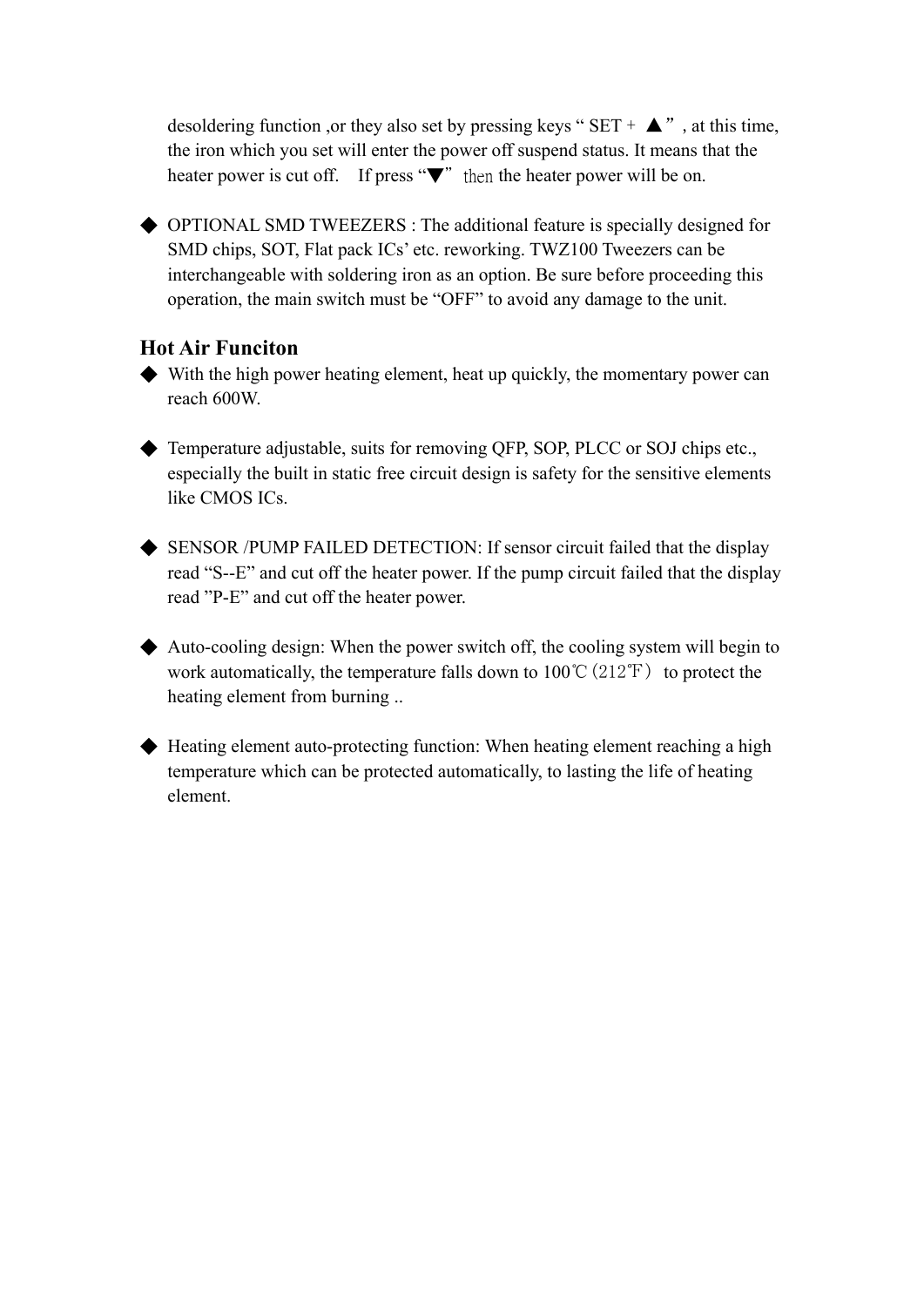# *SPECIFICATIONS*

| <b>MODEL</b>            |                              | LF-853D multi-functon SMD rework system |                 |
|-------------------------|------------------------------|-----------------------------------------|-----------------|
| Power Voltage           |                              | 220-240Vac 50Hz/                        | 100-120Vac 60Hz |
| Fuse (Fast type)        |                              | 10A (Fast type)                         | 15A (Fast type) |
| Power Consumption (Max) |                              | 900W                                    |                 |
| Weight                  |                              | 12kg                                    |                 |
| Soldering               | Power Consumption            | 100W                                    |                 |
|                         | Temperature range            | SIA: 150℃-480℃ (302°F-896°F)            |                 |
|                         | Sleep Temperature            | 150°C (302°F)                           |                 |
|                         | Temperature correction range | +99°C~-99°C/+178°F~-178°F               |                 |
|                         | Default seting               | $150^{\circ}$ C $(302^{\circ}F)$        |                 |
|                         |                              | F-1: "000"                              |                 |
|                         |                              | $F-2$ : "00"                            |                 |
|                         |                              | F-3:"000"                               |                 |
|                         |                              | F-4: "°C"                               |                 |
|                         | Power Consumption            | 170W                                    |                 |
|                         | Temperature range            | 300°C-450°C (572°F-842°F)<br>DIA:       |                 |
|                         | Sleep Temperature            | 200°C (392°F)                           |                 |
|                         | Temperature correction range | +99°C~-99°C/+178°F~-178°F               |                 |
| Desoldering             | Default seting               | 300°C (572°F)                           |                 |
|                         |                              | F-1: "000"                              |                 |
|                         |                              | $F-2$ : "00"                            |                 |
|                         |                              | F-3:"000"                               |                 |
|                         |                              | $F-4:``C"$                              |                 |
| Hot Air                 | Power Consumption            | 600W                                    |                 |
|                         | Air Flow                     | $1.5$ L / Min -40L / Min $\,$           |                 |
|                         | Temperature range            | 100℃-480℃/212°F-896°F                   |                 |
|                         | Air range                    | 10-99                                   |                 |
|                         | Default seting               | $F-1$ : "000"                           |                 |
|                         |                              | $F-2^{\alpha\circ}C$ "                  |                 |
|                         |                              | Temperature100<br>Air 10                |                 |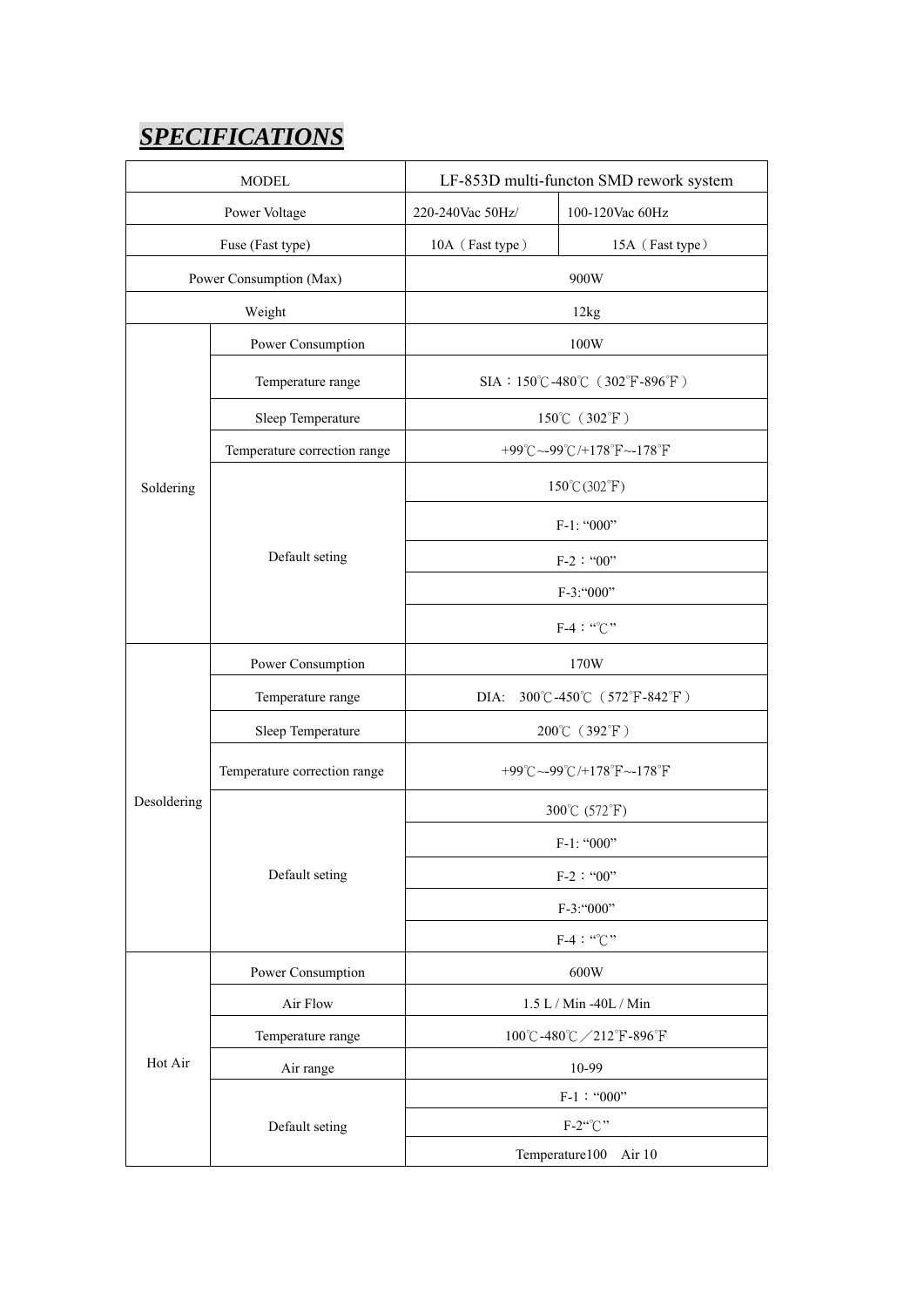# *BRIEF INTRODUCTION OF PANEL FUNCTIONS:*



**Front panel** 

- ○1 **Main power switch** ○<sup>2</sup> **SIA /TWZ socket**○3 **HAP: Hot air fitting**
- ○4 **DIA: Desolder/HAP wand socket** ○5 **VAC: Desoldering vacuum**
- ○6 **Hot air pencil inlet**

## **Soldering Function Part**

- ○<sup>7</sup> **"▲": Temperature increasing (UP)**
- ○<sup>8</sup> **"▼": Temperature decreasing (Down)**
- ○<sup>9</sup> **Temp Display** ○10 **Heat indicating light** ○<sup>11</sup> **"SET": Function key**

## **Desoldering Function Part**

- ○<sup>12</sup> **"▲": Temperature increasing (UP)**
- ○<sup>13</sup> **"▼": Temperature decreasing(Down)**
- ○<sup>14</sup> **Temp Display** ○15 **Heat indicating light** ○16 **"SET": Function key**

## **Hot Air Function Part**

- ○<sup>17</sup> **"▲": Temperature increasing (UP)**
- ○<sup>18</sup> **"▼": Temperature decreasing(Down)**
- ○<sup>19</sup> **Temp Display** ○20 **Heat indicating light**○21 **"SET": Function key**
- ○<sup>22</sup> **"▲": Hot air blow (UP)**
- ○23 **Air blow display**
- ○<sup>24</sup> **"▼": Hot air blow (DOWN)**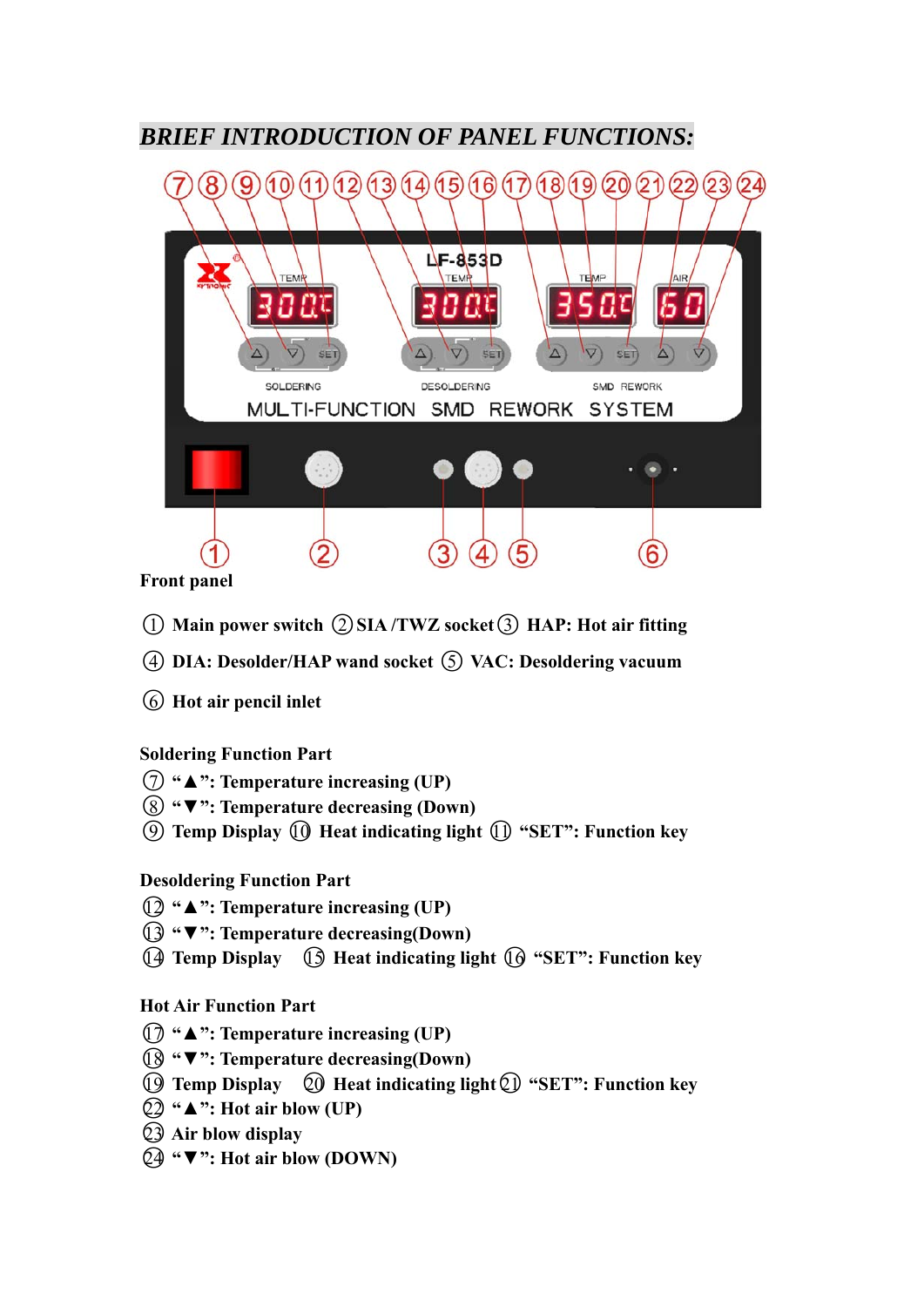## *FUNCTION INTRODUCTION*  **Soldering /desoldering function introduction**

(Both soldering and desoldering function can be set in the same way.) **TEMPERATURE SETTING:** (No password set)

- 1. Increase temperature: By pressing "▲" key one time, the digital will be increase "1" numeral. If pressing "▲" key over 2 seconds then the digital numerals will be forwarded counting continuously till the temperature up to what you desire to set.
- 2. Decrease temperature: By pressing "▼" key, the same procedure as above.

## **PARAMETER SETTING:**

- 1. Press "SET" key and hold for at least 5 seconds until display shows"— —" sign then release the "SET" key. The sign "— — —" starts to flash and reminding the user to input the mode lock password "010" (fixed). If the user inputs the same number as "010", the unit will enter the modes selection procedure, otherwise, the unit will be back from the current mode automatically.
- 2. After the unit enters the Modes selection, the LED will display "F-0"and flash. Press "∧"or "▼" key to select modes. If the user doesn't press "∧" or "▼" key within 15 seconds or press "SET" key one time, then the unit will be immediately back from the Parameter Set status.

For example:  $F-0 \rightarrow F-1 \rightarrow F-2 \rightarrow F-3 \rightarrow F-4$  $\uparrow$ ← ← ← ← ←

3. Password Setting:

When the LED displays "F-1" and flashes, press "SET" key one time and the unit enters the Password Set status. At this moment, the LED displays the pre-set value. Press "▲" or "▼" key to change password set value. If the user sets "000" that means the unit will be under the status of no password. If the user sets "100" then means the unit will be under the password status. Press "SET" key once to finish password setting and the unit will backup mode, the user can continue set other modes or back from the setting mode.

4. Temperature Correction Setting:

Press "SET" key once when the LED displays "F-2" and flashes that the unit enters the Temperature Correction Mode. At this moment, the LED displays preset correction value.

A: Operation of Centigrade temperature correction (+99℃~-99℃): Press "∧" or "▼" key to change the temperature correction value. The first digit "— " means minus (actual temperature is down), "No display" means plus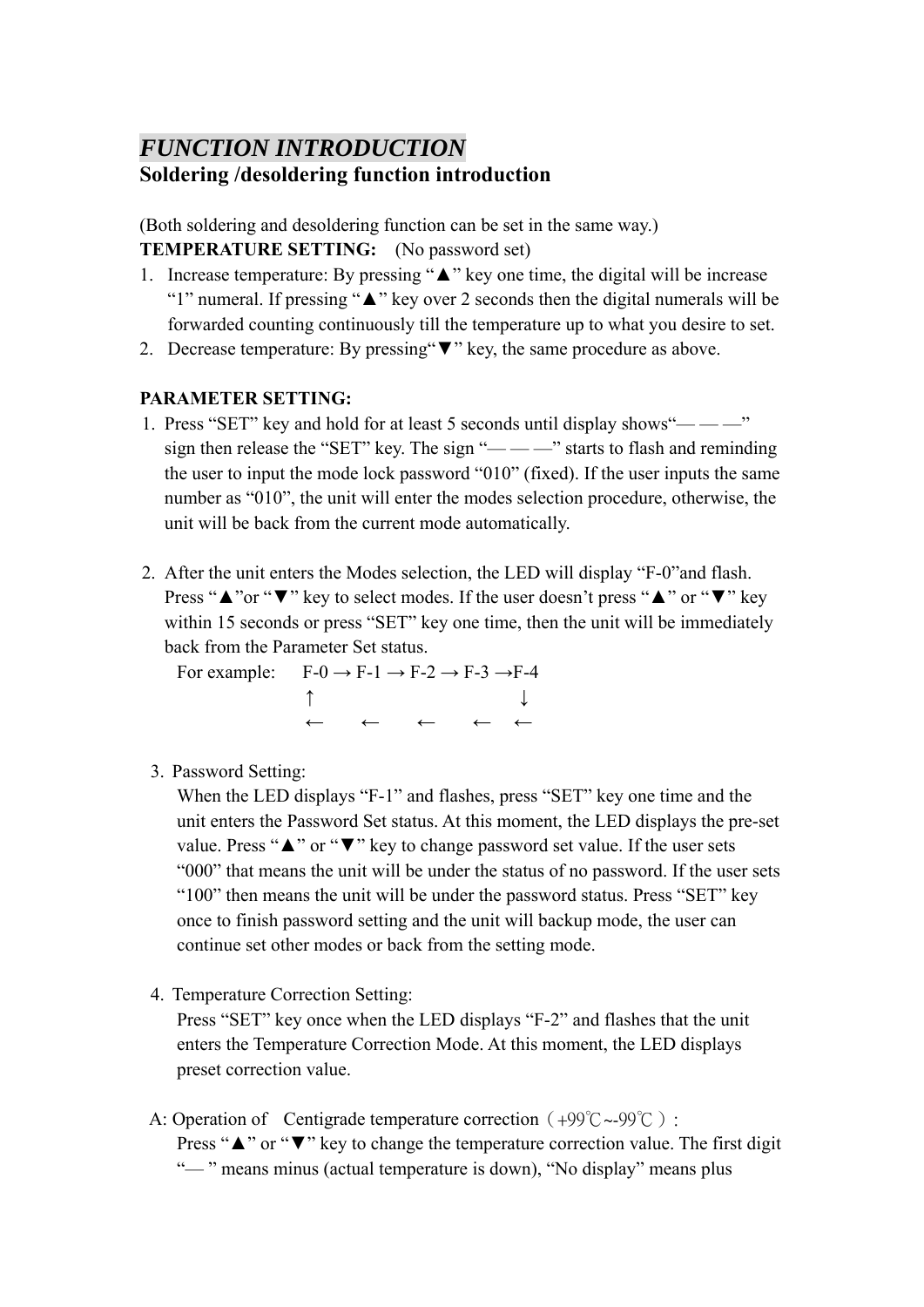(actual temperature is up).

B: Operation of Fahrenheit temperature correction value  $(+178^{\circ}$  F $\sim$ -178<sup>°</sup>F): Press "**△**" or "▼" key to change the temperature correction value. The first digit "-" means minus (actual temperature is down), "No display" means plus. Press "SET" key once to finish the temperature correction and the unit automatically backup mode. The user may continue set other modes or back from the current setting mode.

Example for temperature correction: The current set temperature value is 300℃, however, the actual temperature is only 290°C. So it needs to correct by +10°C. Correction method: if the current correction value is 00 or -00; then change it to 10. If the current correction value is -20, then change it to -10. If the current correction value is 20, then change it to 30.

5. Sleep Mode Set:

Press "SET" key one time when the LED displays "F-3" and flashes, the unit enters the Sleep mode status. At this moment, the LED displays the pre-set value. Press "∧" or "▼" key to change the set value. If set value reads "000" that means the unit set in "Sleep" mode releasing status. If the display read "100" that means the unit set in "Sleep" mode. Press "SET" key once to finish the sleep mode setting, then the unit automatically backup. The user may continue set other modes or back from current set mode.

#### **Please note the manufacturer original design will keep in "Free" status without setting "Sleep" mode.**

- 6. Wake-up method:
- ① Temperature Down Suspend: If the unit is set at Sleep mode function, after 20min idleness, the system will enter the sleep mode automatically, the temperature of soldering will go down to  $150^{\circ}$  (302 $^{\circ}$ F) / and the LED displays at "150" and flashes, the temperature of desoldering will go down to  $200^{\circ}$  (392 $^{\circ}$ F) and the LED displays at " 200" and flashes. Activating the solder wand will disengage the suspend status and the unit will immediately ramp up to the preset temperature. There are three methods to wake-up the Temperature Down Suspend.
	- a.Ⅰ Soldering: Pick up the solder wand 210ESD and shake it gently.
		- Ⅱ Desoldering: Pick up the solder wand and press the red suction button on the DIA 100.
	- b. Press any key of the unit.
	- c. Turn off the main switch and restart.
- ○2 Power off Suspend: If the unit enters the Sleep mode over 40min without wake-up, the unit will enter automatically the power off suspend status. It means the heater power will be cut off and the LED displays "— — —" and flashes. You can wake it up by pressing "▼" key when you reuse the iron or turn off the main switch and re-switch on.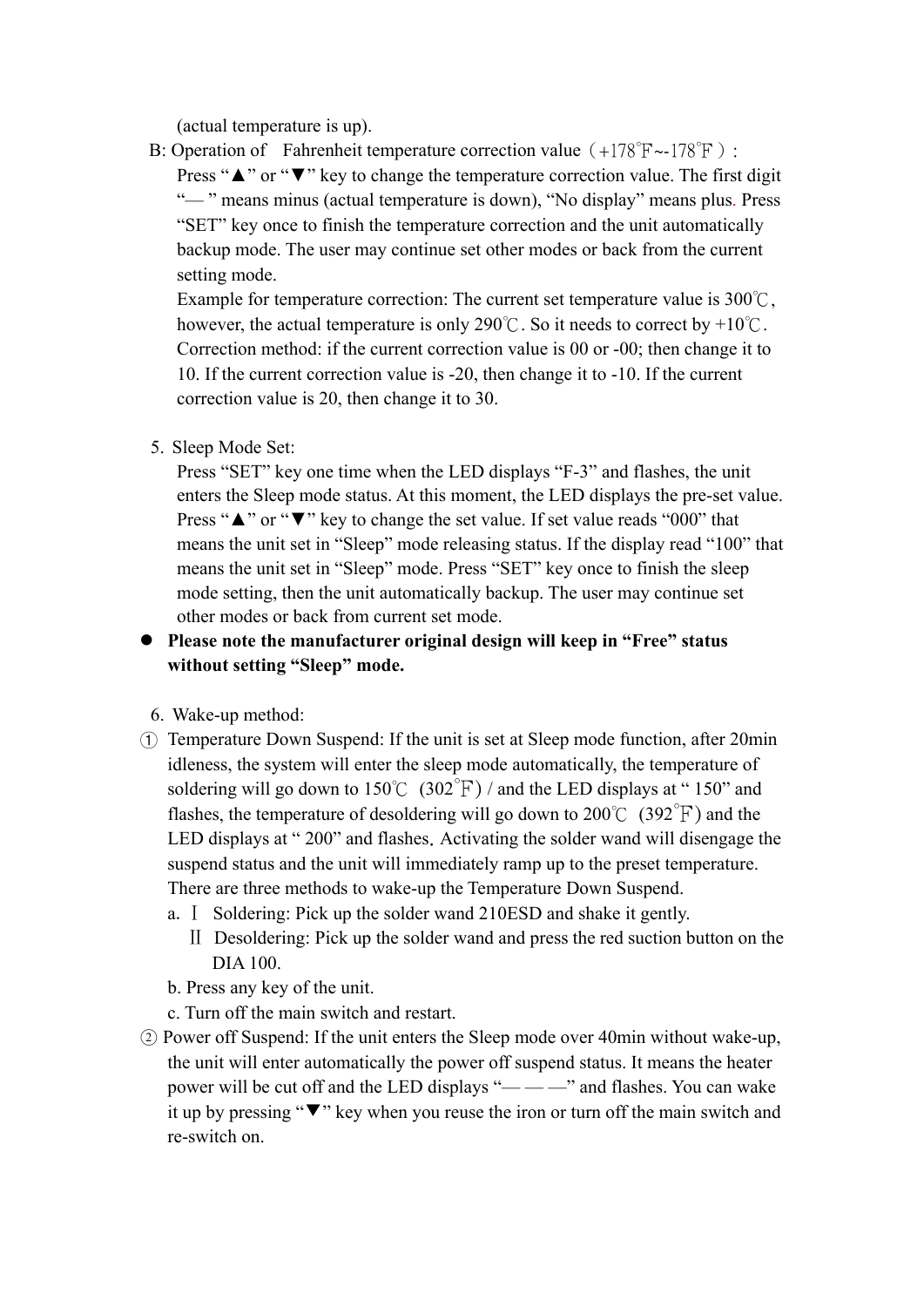7. Fahrenheit and Centigrade (Celsius) temperature selection When temperature display window shows "F-4" and blinking, press the "SET" button, at this time ,the system enters the degrees Fahrenheit and Centigrade temperature selection function, indicating the temperature of the window shows the current status. Press " $\triangle$ " or " $\nabla$ " key to change the temperature selection status. It expressed as degrees Celsius temperature value if set to "℃"; it shows as degrees Fahrenheit temperature if set to ℉

#### **WORKING TEMPERATURE**

#### SOLDERING

To meet RoHS requirements, the common 60/40 lead solder alloys are not allowed in the production process. Lead free solder alloys require a working temperature of 30℃ (54℉) higher than previous generation electrical soldering. The working temperature of solder is detailed below and can vary from manufacture to manufacture.

| Melting point             | 220°C $(428^{\circ}F)$ |
|---------------------------|------------------------|
| Normal operation          | 300-360°C (572-680°F)  |
| Production line operation | 360-410°C (680-770°F)  |

When the soldering iron's working temperature is set within the parameters suitable for the type of soldering being used, a good joint assured. Too low of a temperature will slow the rate of solder flow while a high temperature setting might burn the flux in the solder and emit a heavy, white smoke resulting in a dry joint or permanent damage to the printed circuit board (P.C.B) and may also shorten tip life.

**IMPORTANT**: The temperature above 410℃ (770℉) is not recommended for normal soldering functions, but can be used for short periods of time when high temperatures are required.

#### DESOLDERING

Recommended tip working temperatures are detailed below and can vary from joint to point.

| Operation for small joint  | 320°C - 360°C (608°F-680°F)   |
|----------------------------|-------------------------------|
| Operation for larger joint | 370°C - 400°C (698°F - 752°F) |

Too low of a temperature will slow the flow rate of solder and may clog the tip. Too a high temperature may burn the P.C.B.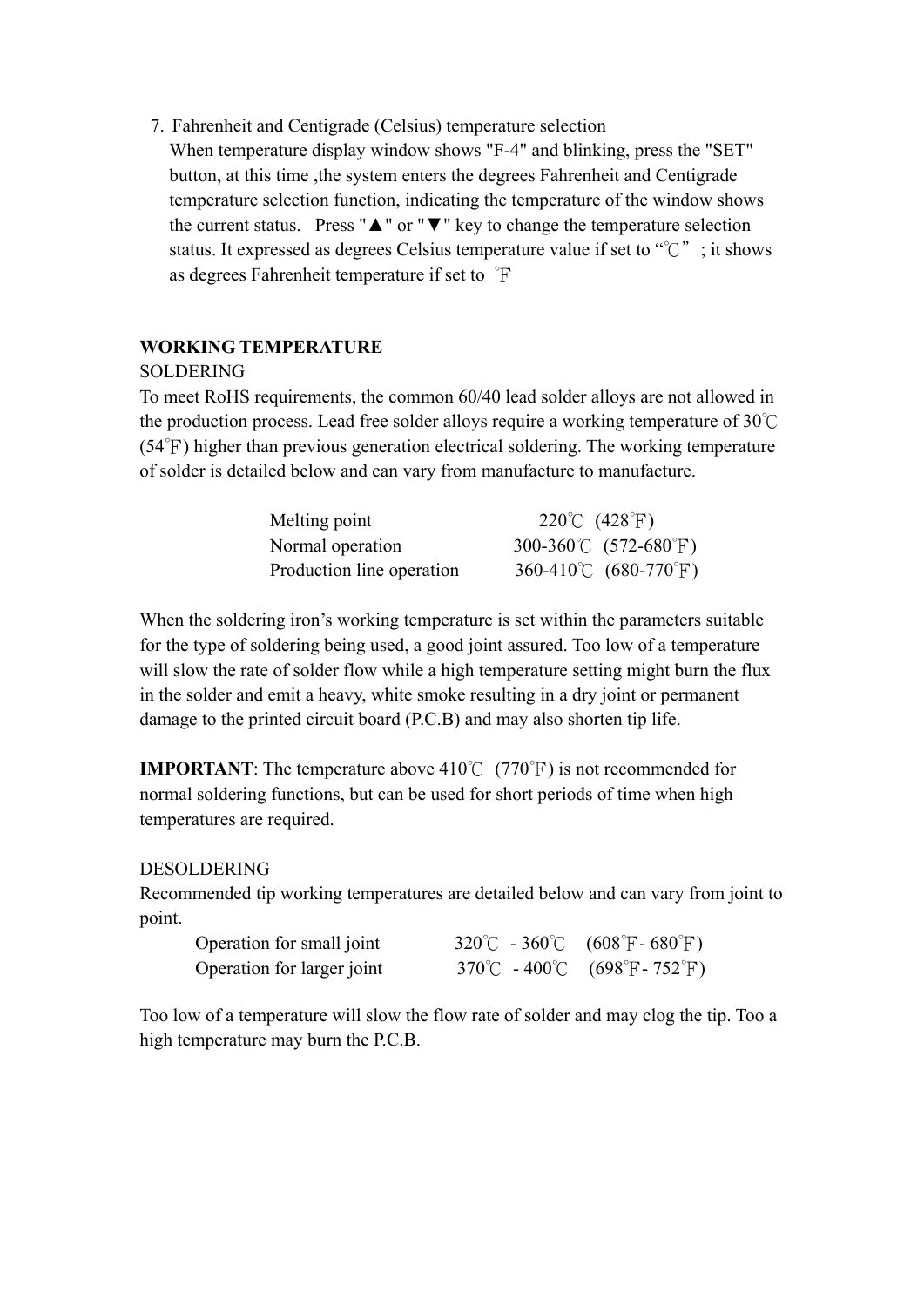## **Hot air function introduction**

#### **TEMPERATURE SETTING:** (No password set)

- 1. Increase temperature: By pressing "▲" key one time, the digital will be increase "1" numeral. If pressing "▲" key over 2 seconds then the digital numerals will be forwarded counting continuously till the temperature up to what you desire to set.
- 2. Decrease temperature: By pressing"▼" key, the same procedure as above.

#### **AIR FLOW SETTING:** (No password set)

- 1**.** Increase temperature: By pressing "▲" key one time, the digital will be increase "5" numeral. If pressing "▲" key over 2 seconds then the digital numerals will be forwarded counting continuously till the temperature up to what you desire to set.
- 2. Decrease temperature: By pressing"▼" key, the same procedure as above.

#### **PARAMETER SETTING:**

- 1. Press "SET" key and hold for at least 3 seconds until display shows"— —" sign then release the "SET" key. The sign " $\frac{m}{m}$  +  $\frac{m}{m}$ " starts to flash and reminding the user to input the mode lock password "010" (fixed). If the user inputs the same number as "010", the unit will enter the modes selection procedure, otherwise, the unit will be back from the current mode automatically.
- 2. After the unit enters the Modes selection, the LED will display "F-0"and flash. Press "∧"or "▼" key to select modes. If the user doesn't press "∧" or "▼" key within 15 seconds or press "SET" key one time, then the unit will be immediately back from the Parameter Set status.

For example:  $F-0 \rightarrow F-1 \rightarrow F-2$  $\uparrow$   $\downarrow$ ← ← ←

3. Password Setting:

When the LED displays "F-1" and flashes, press "SET" key one time and the unit enters the Password Set status. At this moment, the LED displays the pre-set value. Press "∧" or "▼" key to change password set value. If the user sets "000" that means the unit will be under the status of no password. If the user sets "100" then means the unit will be under the password status. Press "SET" key once to finish password setting and the unit will backup mode, the user can continue set other modes or back from the setting mode.

4. Fahrenheit and Centigrade (Celsius) temperature selection

When temperature display window shows "F-4" and blinking, press the "SET" button, at this time, the system enters the degrees Fahrenheit and Centigrade temperature selection function, indicating the temperature of the window shows the current status. Press "▲" or "▼" key to change the temperature selection status. It expressed as degrees Celsius temperature value if set to ℃; it shows as degrees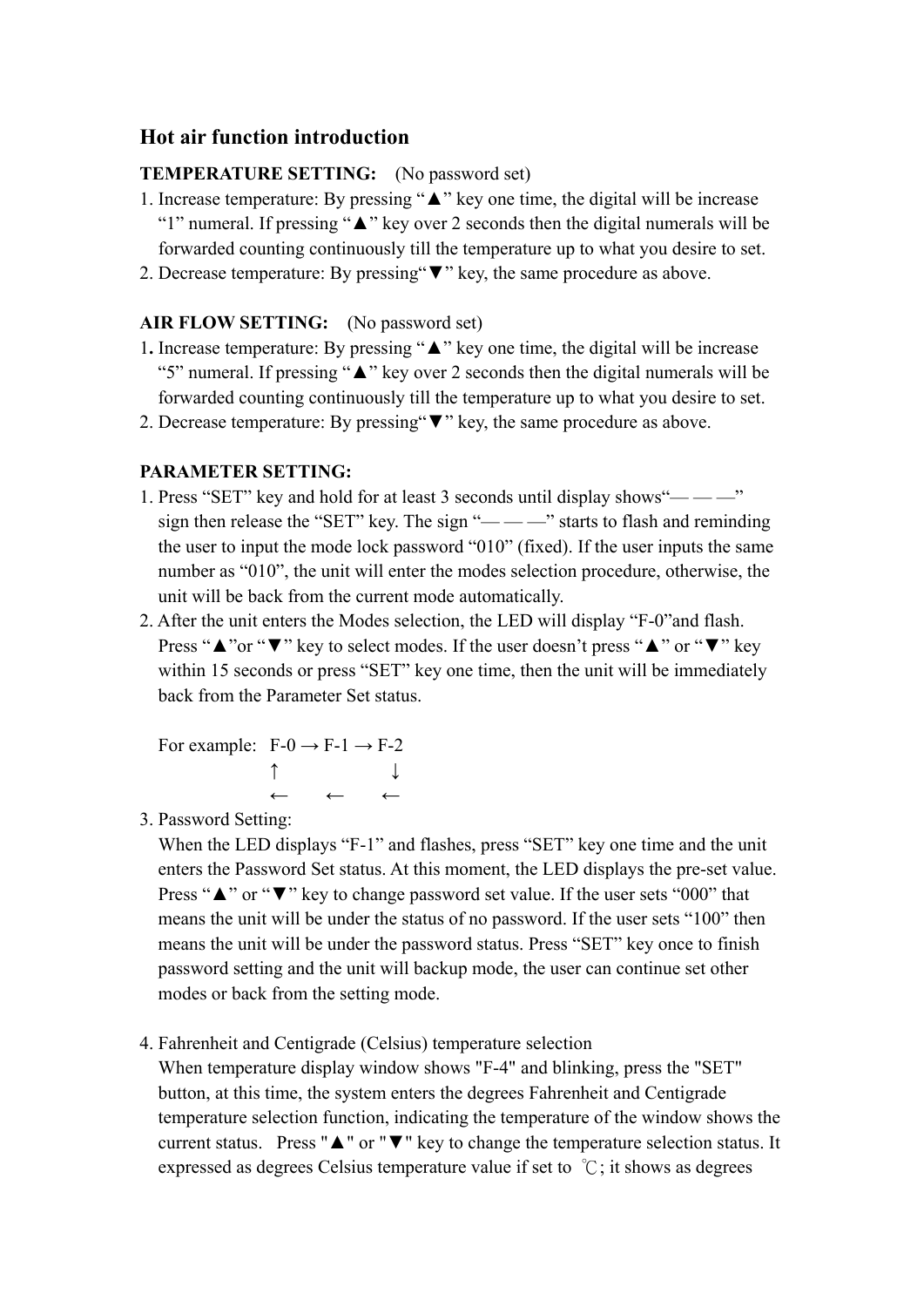Fahrenheit temperature if set to <sup>°</sup>F.

# *OPERATING INSTRUCTIONS*

**NOTE: In order to protect the pump during transportation,** the pump in the machine is tightened by the 4 screws under the bottom enclosure. Please unscrew the 4 screws when the machine is used at the first time*. (See Fig. A).* 



Fig. A

- 1. Ensure that the working voltage matches your power supply before beginning use.
- 2. Check carefully for any damage during transportation.
- 3. This unit contains:

A: DIA100: Desoldering iron assembly with tip.

B: 210ESD: Soldering iron assembly with tip..

C: AC Power cord with plug.

D:Hot air gun

- E:Accessories included:
- a. Two cleaning brushes
- b. One cooling strip
- c. One 0.7∮ probe
- d. 4pcs nozzles
- e. Two iron holders
- f. Hot air gun holder

Optional parts:

A) TWZ100: 32V/100W Tweezers can be interchangeable with soldering iron.

B) HAP80: 32V/80W Hot air blow pencil can be interchangeable with DIA100.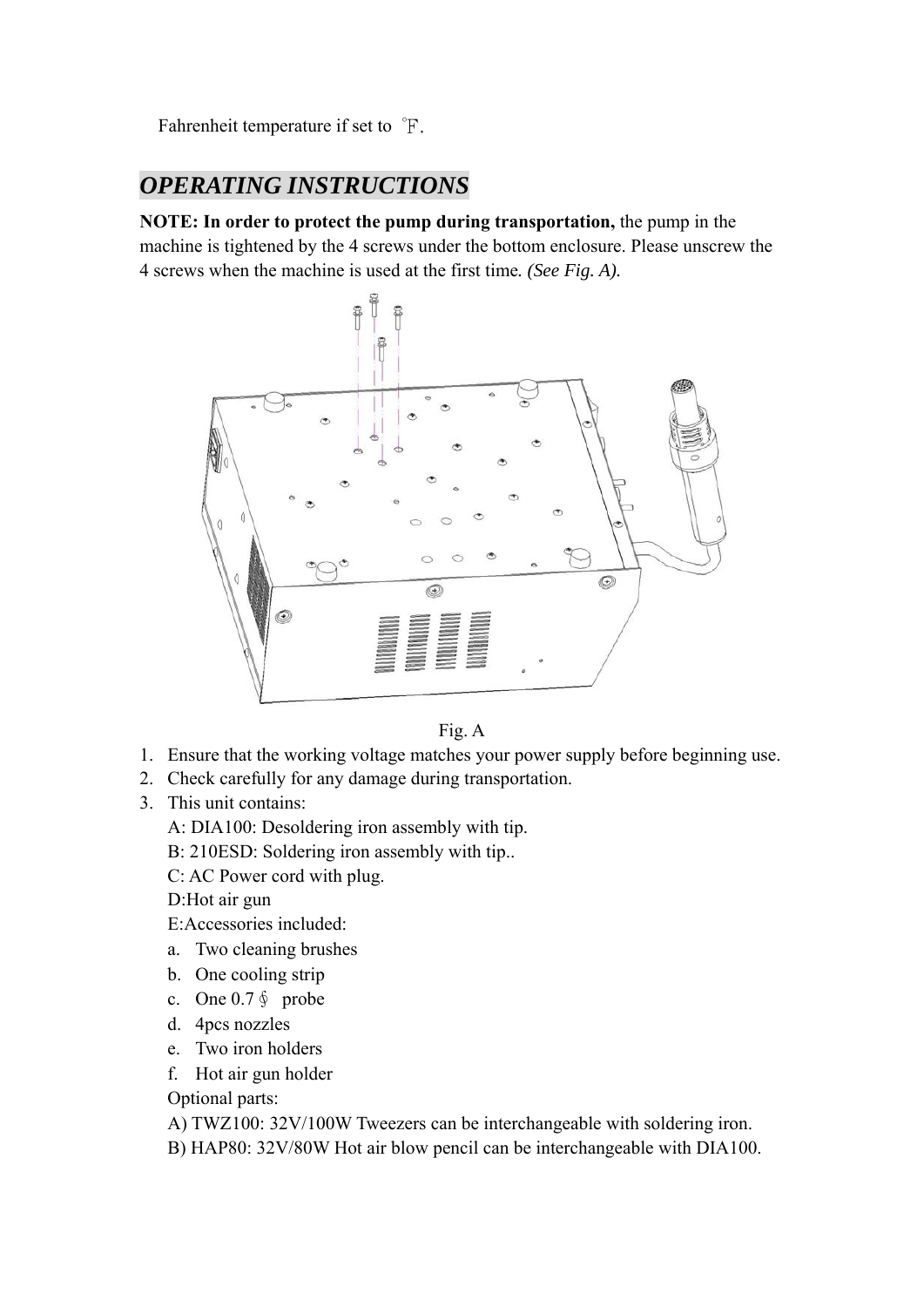# *OPERATING PROCEDURES*

**Caution:** Check carefully for any damage during transportation and ensure that the working voltage matches your power supply before plugging in the station.

- 1. Ensure that the base unit's power switch is in the 'OFF" position.
- 2. Plug in "Solder and Desolder" wands, connect "Vacuum tube" to "VAC". Put the hot air gun to the (holder)
- 3. Connect AC power cord to mains "In-Let".
- 4. Turn switch " POWER SWITCH" to "ON" position and the switch led will be light.
- 5. All of the functions ( Soldering ,Desoldering,Hot air gun )will work at the same time after turning the power switch , and then the corresponding temperature LED or wind LED display will be ON and show the value.
- 6. Users can turn off the the Soldering function or Desoldering function by pressing the key"SET+UP" ,then the corresponding LED display will show "\_\_\_ ". NOTE: It means that the corresponding heater power is cut off.At this time ,the users can only use the hot air function.

Pressing on the "▲"on can reuse the corresponding function.

# **A: Soldering function / Desoldering function option**

- 1) Press the " $\triangle$ " key up until the temperature to 250°C (482°F) (If set to degrees Centigrade, the temperature display window of the upper right corner shows ℃, if set to degrees Fahrenheit, the temperature display window of the upper right corner shows  $\degree$ F).
- 2) Then tin the surface of both soldering and desoldering tips by applying a new covering of solder to protect it.
- 3) You can set the desired temperature setting by pushing the "up" or "down" key. When the temperature reaches to the desired temperature that the heating indicator light will be flashed on and off to maintain the set temperature. The unit now is ready for use.
- **CUATION:** Do not touch any of the irons at any time while the unit is on or while it's cooling as they will still be hot.

#### **IMPORTANT**

## DESOLDERING

1. Only activate the vacuum after the solder has completely melted. Melting is accomplished by moving the hot tip around the lead leaving visible melted solder on the component side of the P. C. B. See Fig. 1 & 2.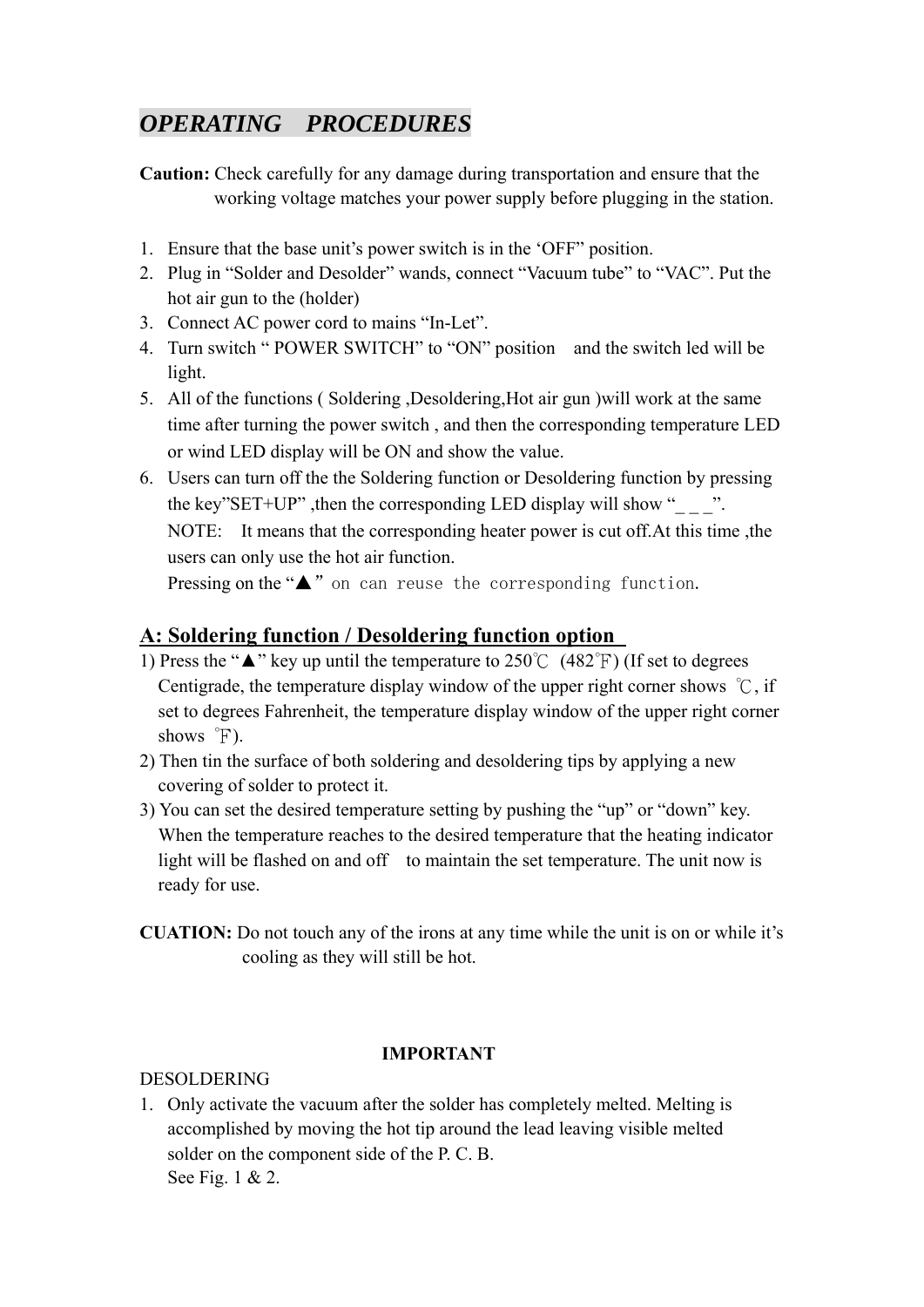

- 2. Release the vacuum switch only alter the solder on the tip has been removed, otherwise the tip may clog.
- 3. Add solder to the joint of the component and allow the solder to melt completely for improved desoldering.
- 4. Remove the solder collector and clean it after no more than 200 applications. However, daily cleaning is strongly recommended.
- 5. Replace the cotton pad in the solder collector and the in-line filter when they begin to turn yellow.
- 6. If there is insufficient vacuum, use the spring wire included to clean the tip and also check he in-line filters.
- 7. Be sure that all filters are in place during operation or damage to the vacuum pump may occur.
- 8. Follow the steps outlined in the OPERATIOING PROCEDURE section of this manual if a new tip is to be installed.

# **COMMON CAUSES FOR TIP UNWETTING**

- 1. Tip temperatures higher than  $410^{\circ}$  (770 $^{\circ}$ F).
- 2. The tip working surfaces are not tinned while the iron idling.
- 3. Lack of flux in soldering, wicking, repair, and touch-up operations.
- 4. Wiping the tip on a high sulfur content, dirty or dry sponge.
- 5. Contact with organic substances such as plastic, resin, silicone, grease and other chemicals.
- 6. Impurities in the solder and/or low tin content.

## **CARE OF TIPS**

**CAUTION**: The soldering, desoldering irons can reach very high temperature. Be sure to turn the unit off prior to carrying out any maintenance or trouble shooting steps listed below!

# **IMPORATNT:**

Remove the tip and clean after each moderate to heavy use or daily for light usage. Remove any loose build up in the tip retaining assembly to prevent tip freezing.

Both solder, desolder tips supplied are iron clad copper and if used properly should maintain optimum life.

1. Always tin the tip before returning it to the holder, turning off the station, or storing it for long periods of time. Wipe the tip on a brass cleaner prior to use.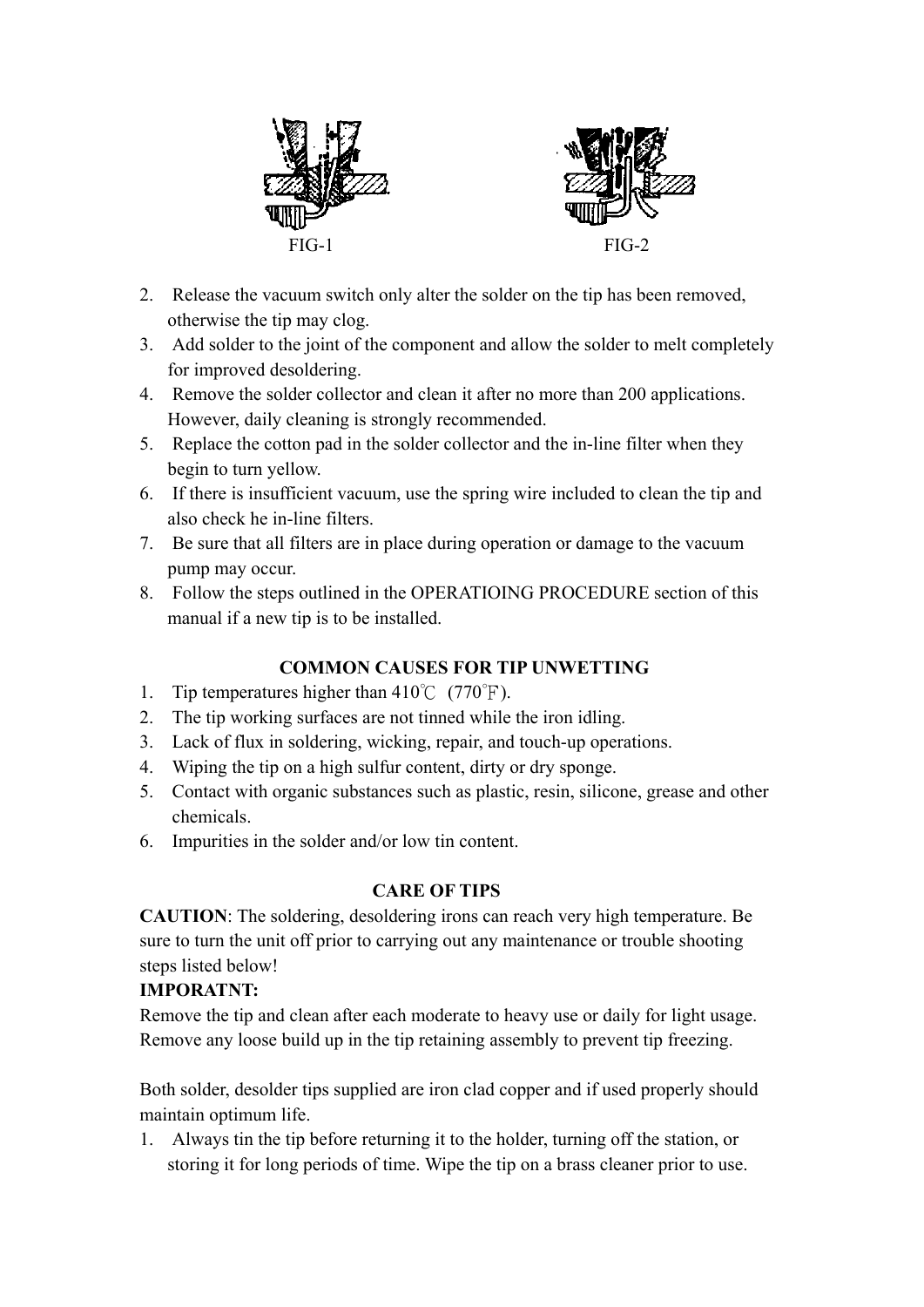- 2. Keeping the iron set at high temperatures (more than  $400^{\circ}$  or  $752^{\circ}$ F) will shorten tip life.
- 3. Do not use excessive pressure on the tip or rub the joint with the tip while soldering and/or desoldering; it does not improve the heat transfer and may damage the tip.
- 4. Apply solder to the joint, not the tip when soldering. The flux is naturally caustic and thus will eat away the tip.
- 5. Never clean the tip with a file or abrasive materials.
- 6. Do not use fluxes which contain chloride or acid. Use only rosin or resin activated fluxes.
- 7. If an oxide film forms, it can be removed by careful buffing with 600-800 grit emery cloth, isopropyl alcohol or equivalent and then the tinned areas with rosin-core solder after the resin-core has melted.

#### **NEW TIPS**

Applying the following steps give the tip optimum life.

- 1. Set both temperatures to min. then turn the main power switch to the "ON" position.
- 2. Set soldering tip temperature to  $250^{\circ}$  (500 $^{\circ}$ F approx.) and desoldering tip temperature to min. Coat the tinned surfaces with rosin-core solder after reaching  $250^{\circ}$ C.
- 3. Set to the desired temperature about 3 minutes after being warmed that the station will be ready for sue once it reaches preset temperature.

## **IMPORTANT:**

Remove and clean the tip daily. If a new tip is installed, remove any loose build up in the barrel assembly, otherwise the tip may fuse to the heating element or retaining barrel.

#### **METHOD TO CHECK FOR LOSS OF SUCTION**

The following procedures should be used on DIA100 to check whether loss of suction is due to the tip, solder collector, tube or in-line filter.

**CAUTION**: THE DESOLDER SWITCH MUST BE "OFF" AND ALLOW THE IRON TO COLL BEFORE ATTEMPTING THE FOLLOWING PROCEDURES:

- 1. Disconnect vacuum tube form the fitting on the front panel, place finger over the hole of the fitting, depress vacuum switch and you should have a strong vacuum. If not, send back to your nearest service center for pump repair.
- 2. Disconnect the inline filter from the iron assembly, depress vacuum switch, replace filling of the in-line filter if there is little vacuum pressure or the filters are discolored.
- 3. Remove solder collector from desolder iron assembly, place finger over the hole of the collector, depress vacuum switch. There is little suction clean or replace the collector tube.
- 4. Depress vacuum witch, clean the tip tube with spring wire provided if there is no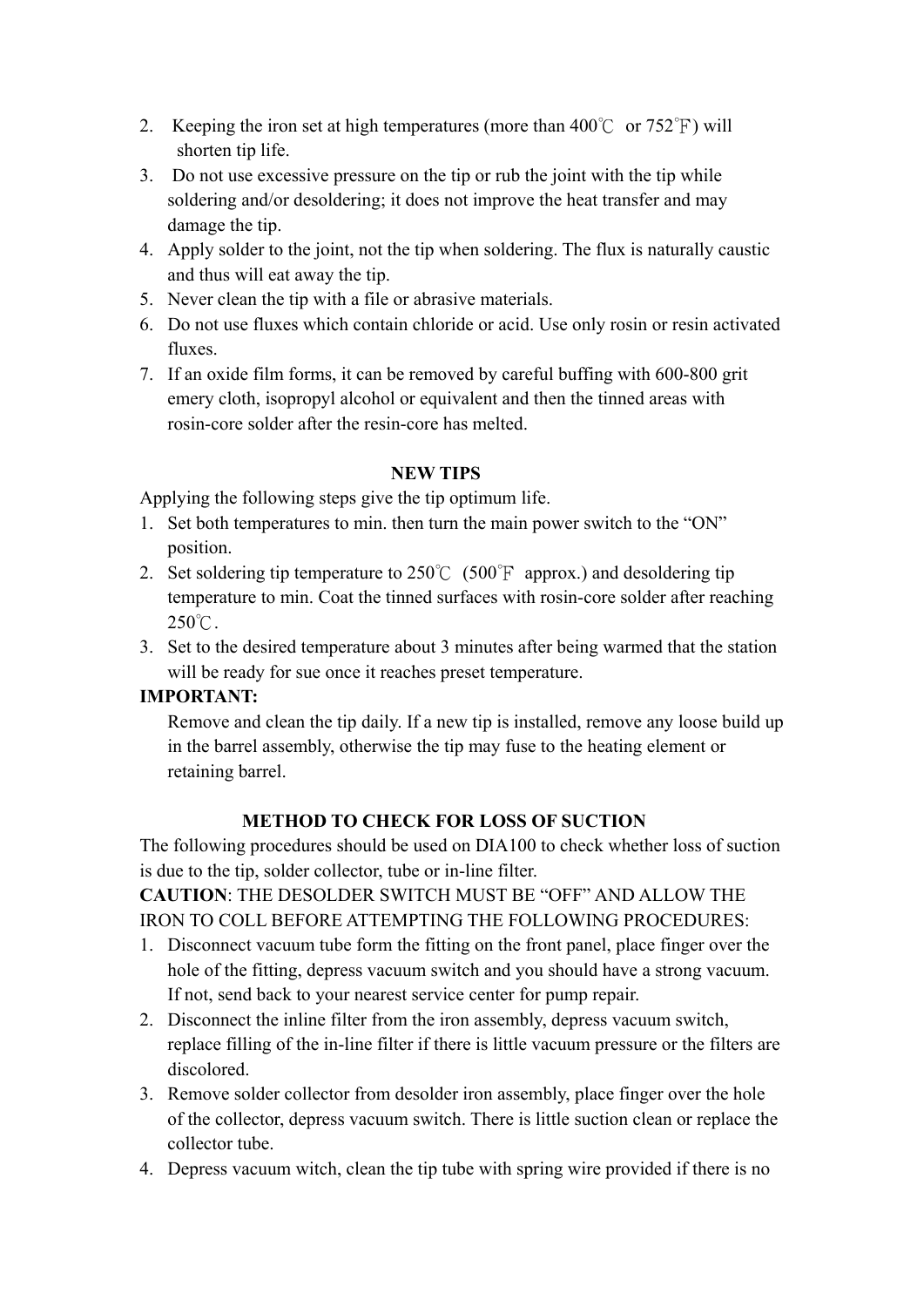suction per the "Procedure for Cleaning Clogged Tip" section below.

# **B: Hot air function option**

## **OPERATING PRECAUTIONS**

1. Make sure both heater and nozzle are cool before attaching the nozzle.

2. Caution High Temperature Operation

Both nozzle and hot air are extremely hot and can cause burns. Never touch the nozzle and heater assembly or allow the hot air to blow against your skin. Initially, the iron may emit white smoke, but this will soon dissipate.

- 3. Be sure to cool the unit after using. While the power switch off, the unit will automatically blow cooling air through the pipe for a short period of time. Do not disconnect the plug during this cooling process.
- 4. Do not disassemble the pump.

 If the pump or other critical internal components become faulty, discontinue its use immediately. Please return to your vendor or its authorized repairers for proper servicing.

5. Disconnect the plug while the unit is not in use.

When the power cord is connected into the power supply, the unit has a little flow of electricity; even the Power Switch is in off position. So when you don't use the unit for a longer period of time, disconnect the plug.

## **Operation Setup**

- 1. Select the Nozzle that matches the size of the IC. Attach the nozzle when both heating element and the nozzle are cool and the unit is turned off and unplugged.
- 2. Loosen the screw on the nozzle and attach nozzle.
- 3. Press "▲" or"▼"key on the hot air function panel to choose the desired temperature or air flow.
- 4. Press "▲"or "▼" key to choose the desired air flow on the right side of the front panel. The speed will change 5 degrees by pressing the keys "▲" or"▼" at a time.
- 5. After adjusting the air flow and temperature and wait for the temperature to stabilize for a short period of time.

**IMPORTANT**: Do not force the nozzle or pull on the edge of the nozzle with pliers. Also, do not tighten the set-screw too tightly.

**Suitable for desoldering of SMD components such as SOIC, CHIP, QFP, PLCC,**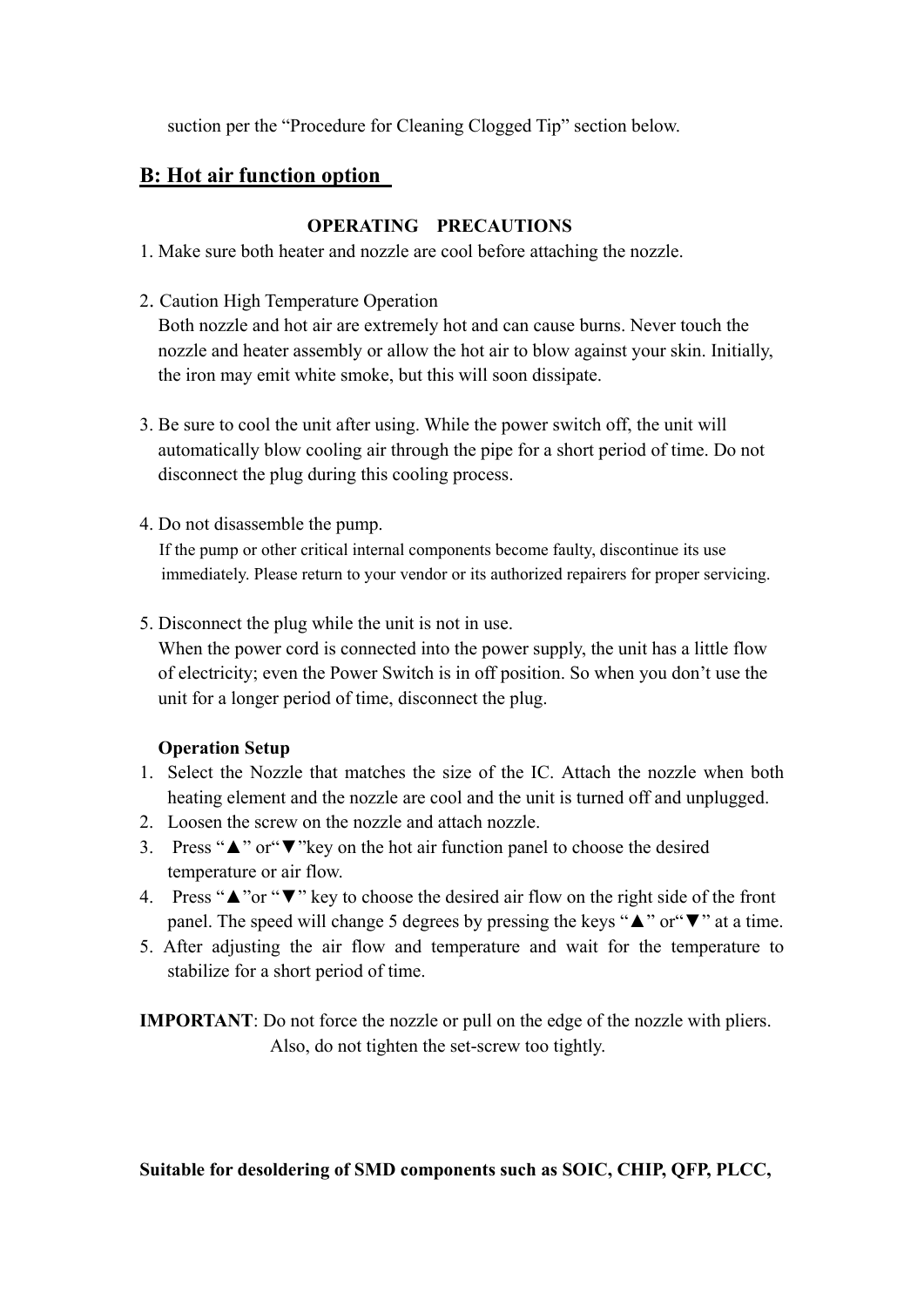#### **BGA etc.**

## **QFP De-soldering**

- 1. **Melt the solder:** Hold the iron so that the nozzle is located directly over, but not touching the IC and allow the hot air to melt the solder. Be careful not to touch the leads of the IC with the nozzle.
- 2. **Remove the IC:** Once the solder has melted, remove the IC by lifting the pliers.
- 3. **Turn the power switch off:** After the power switch is off, an automatic blowing function begins sending cool air through the pipe in order to cool both the heating element and the handle. So do not disconnect the plug during this cooling process.
- 4. In case you don't use the unit for a long time, disconnect the plug. **Note**: After the power switch off about one minute later, the temperature will fall down to  $75^{\circ}$ C (167 $^{\circ}$ F) and power automatically shut off.
- 5. **Remove any remaining solder:** After removing the IC, cleaning the remaining solder chips with a wick or desoldering tool.

**Note:** For SOP, PLCC etc. would recommend by using tweezers iron to desolder.

#### **QFP Soldering**

- 1. **Apply the solder paste:** Apply the proper quantity of solder paste and flux (preferably no-clean) and place install the SMD on the PCB.
- **2. Preheat SMD.**
- 3. **Soldering:** Heat the lead frame evenly.
- 4. **Washing:** When soldering is completed, wash the area with a defluxer. **Note:** While there are many advantages of hot air SMD rework, it is also possible to have defects for soldering BGA. Will recommend to inspect all soldering joints closely.

# *MAINTENANCE*

## **DESOLDER TIP REPLACEMENT AND DRESSING**

Desolder tips can be changed or replaced simply unscrewing the barrel nut assembly. The station must be turned off and allowed to cool before this operation. If the system is left on without a tip in place, damage to the iron assembly may occur! After removing the tip, blow out any oxide dust that may have formed in the tip receptacle. Be careful not to get dust in your eyes. Replace the tip according to Figures 3-9 and hand tighten the securing screw for the barrel nut assembly. Pliers can be used to avoid contact with hot surfaces BUT SHOULD BE USED WITH CAUTION because over tightening may cause damage to the element or fuse the tip to the element.

## **PROCEDURE FOR CLEANING CLOGGED TIPS**

CAUTION: This procedure is to be working in high temperature. Be careful to avoid burning your fingers during this operation.

1. Be sure that the spring wire (included) will not go through the nozzle of the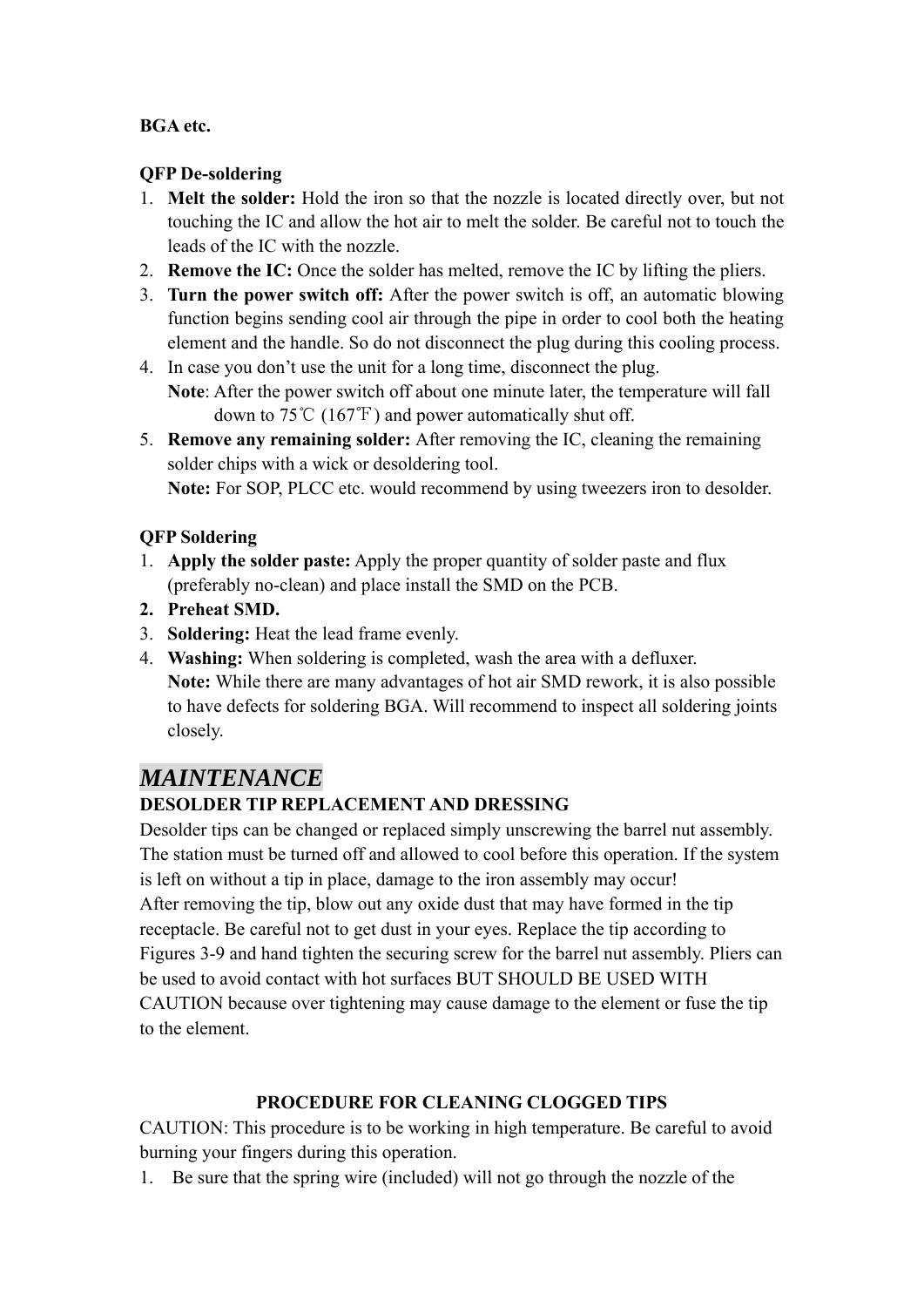desolder tip.

2.Adjust the heating element to a higher temperature allowing the clogged solder to melt. Clean the tip by sliding the spring wire up and down until the passage is clear. (See Fig. 3)



3. Unscrew the barrel nut assembly as in Figures 4 & 5.



4.Remove the tip by using a pliers as in Figures 6 & 7.



5.Insert the stainless tube of the tip back in the barrel to melt the solder in around 5 seconds as in Figure 8.



6.Remove again and shake out any loose melted solder in the tip per Figure 9, the tip should now be unclogged. Replace the tip and screw back the retaining barrel nut assembly but care should be taken not to over tighten!

#### **PROCEDURES FOR CLEANING THE SOLDER COLLECTOR**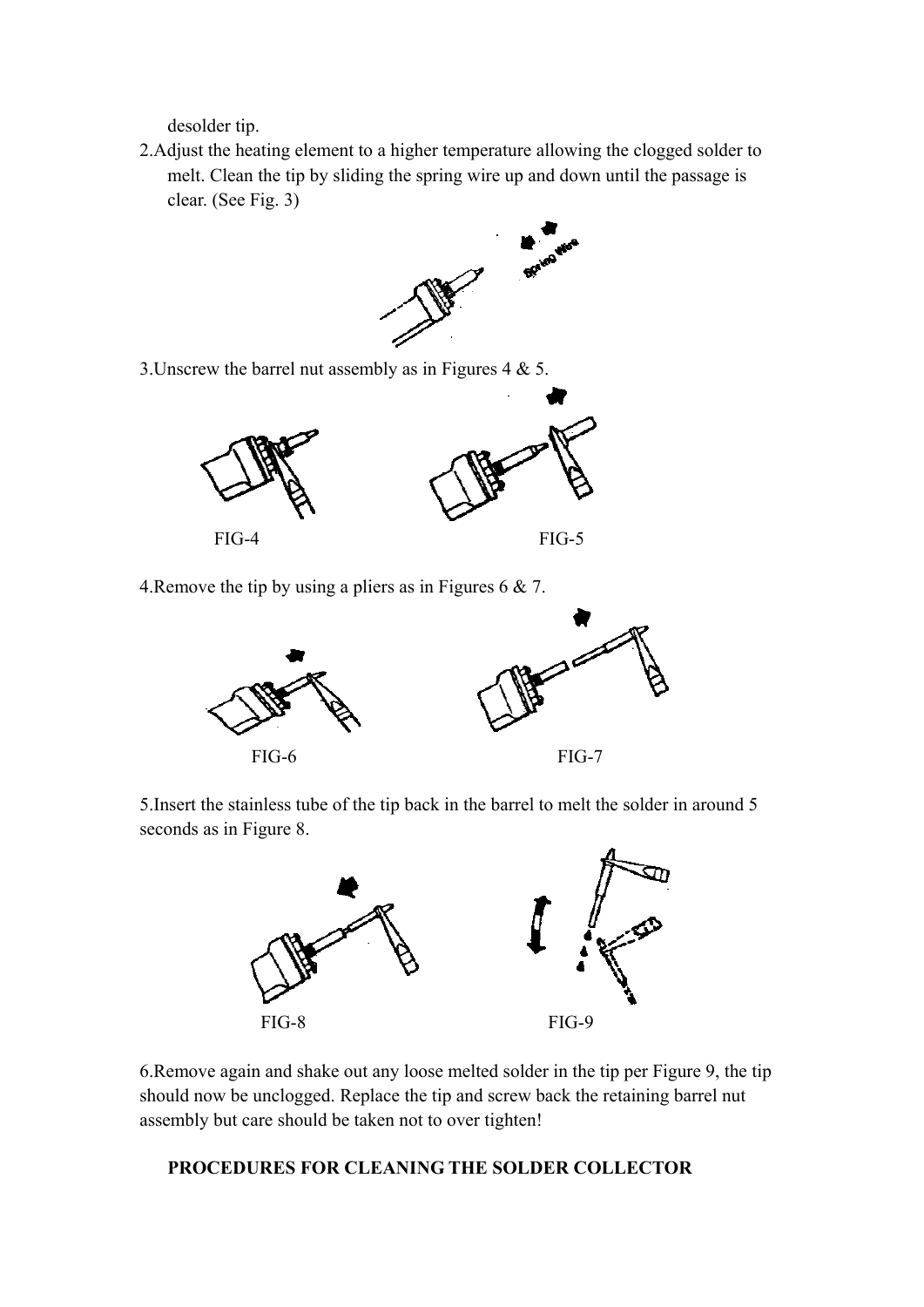- **CAUTION:** The desolder switch must be turned "OFF" and the iron allowed to cool before this operation.
- 1. Hold iron as in Figure 10. Press and turn the red knob at the butt of the iron.



FIG-10

2. Slide out the solder collector as in Figure 11. (CAUTION: The solder collector is glass and thus retains heat, handle with care!)



FIG-11

3. Point the collector down while shaking slightly (see Figure 12.) and the waste solder will fall out. This task must be carried out periodically for proper operation of the station.



FIG-12

4. Remove cooling strip with a pair of long nose pliers or tweezers. (see Figures 13 & 14)

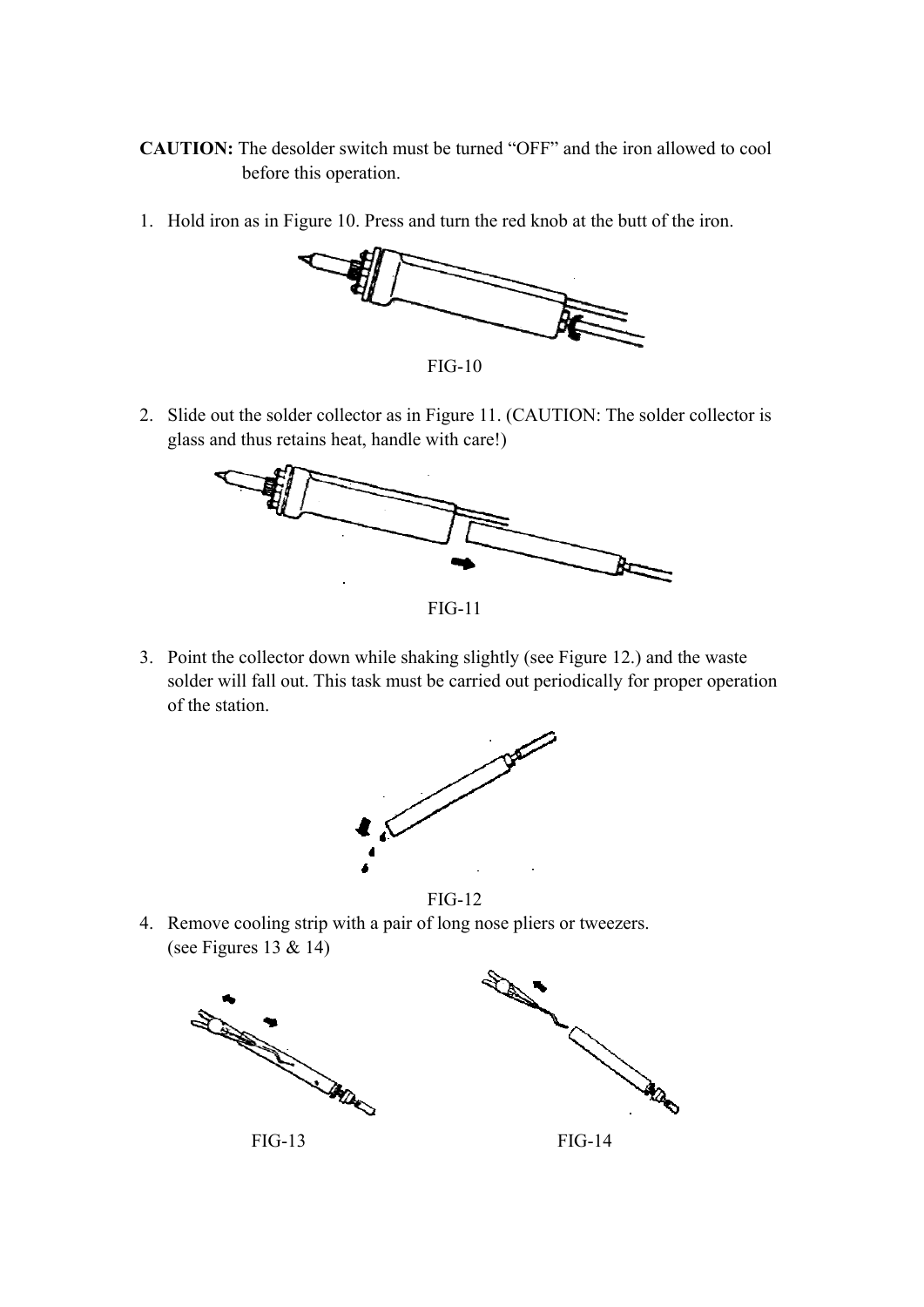5. Clean the cooling strip and glass collector with wire brush (included).

#### **PROCEDURE FOR REPLACING FILTERS**

SOLDER COLLECTOR FILTERS

- 1. Be sure the iron/filter assembly have cooled.
- 2. Hold iron as in Figure 10, press/turn red knob on the butt of iron.
- 3. Remove solder collector (see Figure 11).
- 4. Disassemble the solder collector into 2 pars (see Figures 15 & 16).



5. Remove old cotton filter and replace (see Figures 17 & 18).



#### IN LINE FILTERS

1. Unscrew in line filter (see Figure 19) and then pull apart (Figure 20).



#### **MAINTENANCE NOTE FOR DIA100**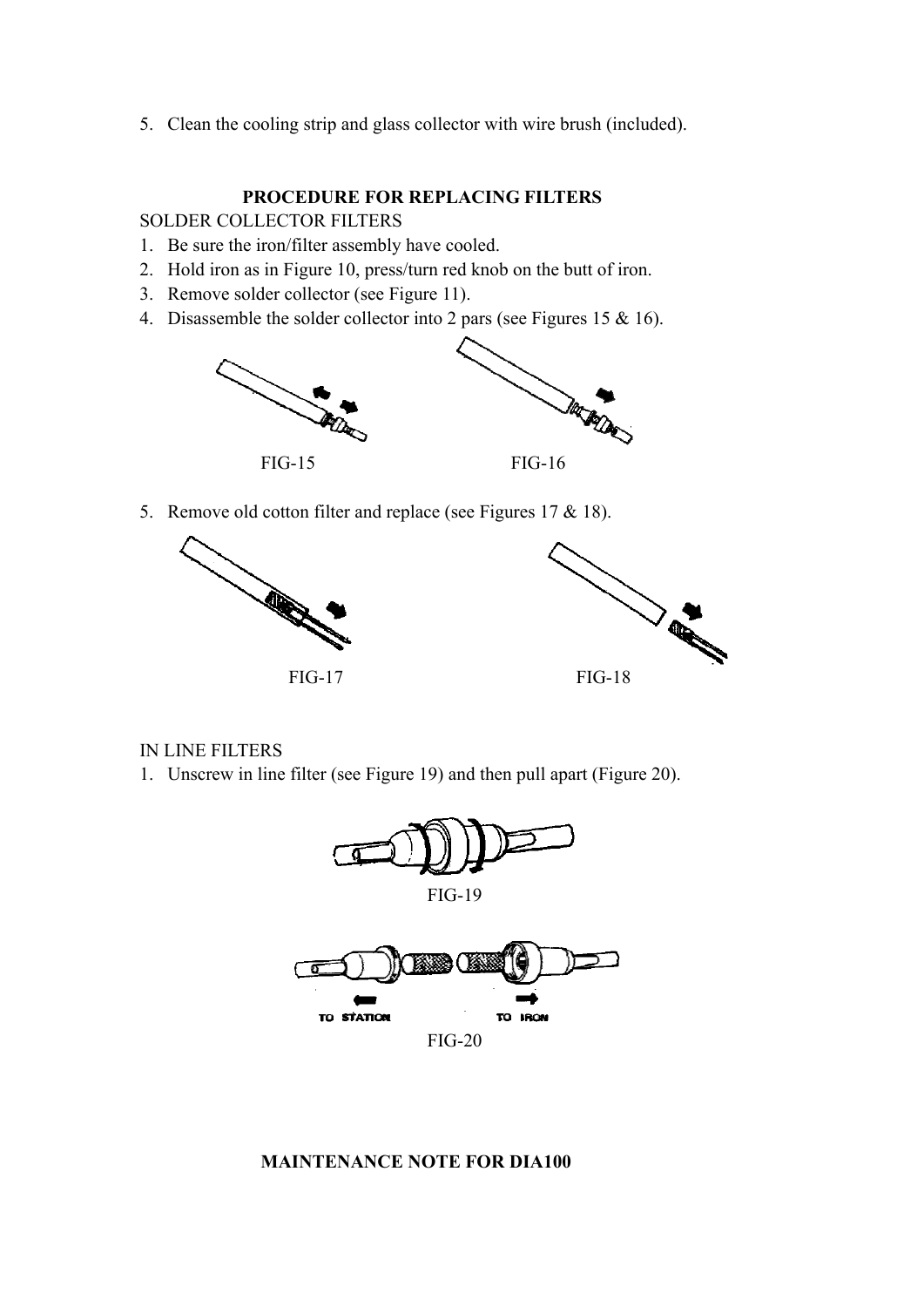#### **Change of Cotton Filament (76-1411030):**

Please note that the cotton filament cannot be washed with the water. Water drops would be sucked into the Pump and may cause the pump damaged within 1 to 2 months. If you wash with the water, **Cotton filament** will turn solid and will stop the DIA100 working well. Please change **at least** once 3 to 5 days if you use **8 hours** per day.

#### **Change of Charcoal Filter (78-151500):**

Charcoal filter will turn solid if you wash with the water. If you use 8 hours per day that the Charcoal filter has to be changed within 3 weeks. On the other hand, if you wash the Charcoal filter and do not dry properly, water drops will be sucked into the Pump and may cause the pump damaged easily.

#### **Change of Glass Solder Collector (75-160110):**

Glass solder collector will be broken easily if the client knocked the DIA100 against the desktop. The glass collector also needs to be changed every 3 to 5 months usage.

#### **Maintenance for Desoldering Heater and Tip:**

To prevent the desoldering tip being stuck by solder, the desoldering tip has to be cleaned by a Probe after every time usage. In such ways, desoldering tip's life can be lasting longer. Desolder Heater would be probably broken when you remove the desoldering tip with a pliers careless in hot condition. Slightly remove the tip with pliers or may use the anti-rusty cleaner when the tip clogged with the heater and do not forced open. Please read the "**Procedure for Cleaning Clogged Tips**" carefully on page18 on the manual.

# **PROCEDURE FOR REPLACING HOT AIR GUN HEATING ELEMENT**

**Caution** :**The main swich must be "off" and allow the iron to cool** 

## **before attemptling the following procedure**

- 1.Unscrew the 3 screws on handle then take out the handle cover.*(See Fig.1 below)*
- 2.Disconnect the grounding wire jack and pull the heating element out from the stainless steel tube.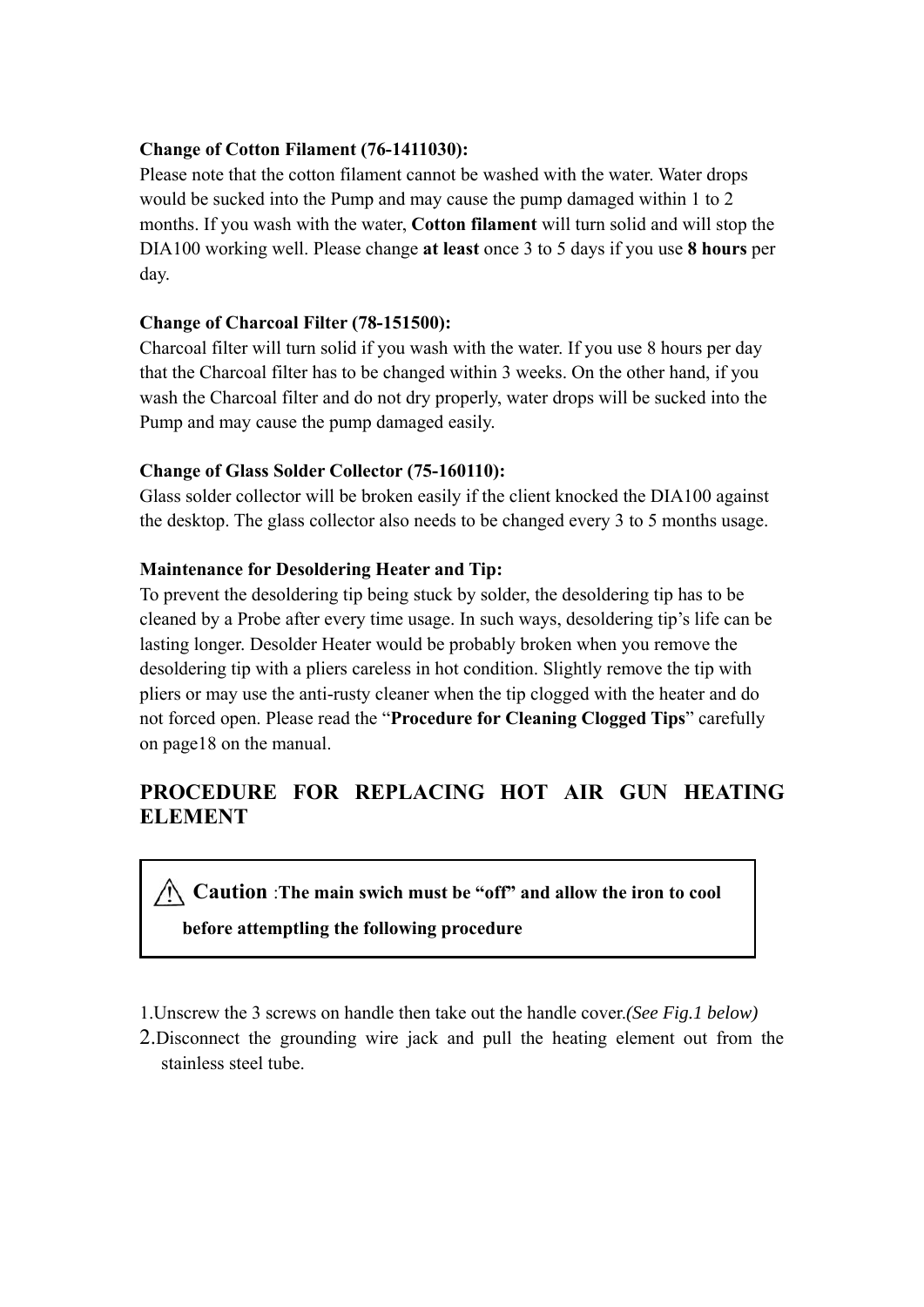**Important:** Do not damage or loss the quartz glass and /or insulation

mica inside of the stainless steel tube.

*(See Fig.2 below )*

1. Pull the default heater off and replace a new one then re-assembly the heater according the backward procedure.

 *(See Fig.3)* 



**SPARE PART Part No. 79-460012 Heating element 120Vac,60Hz,600W Part No.79-560012 Heating element 230-240Vac,50Hz,600W** 

# *INTERCHANGEABLE ACCESSORY*

# *1.***INTERCHANGEABLE TIPS**

**Soldering tips for SIA :210ESD**